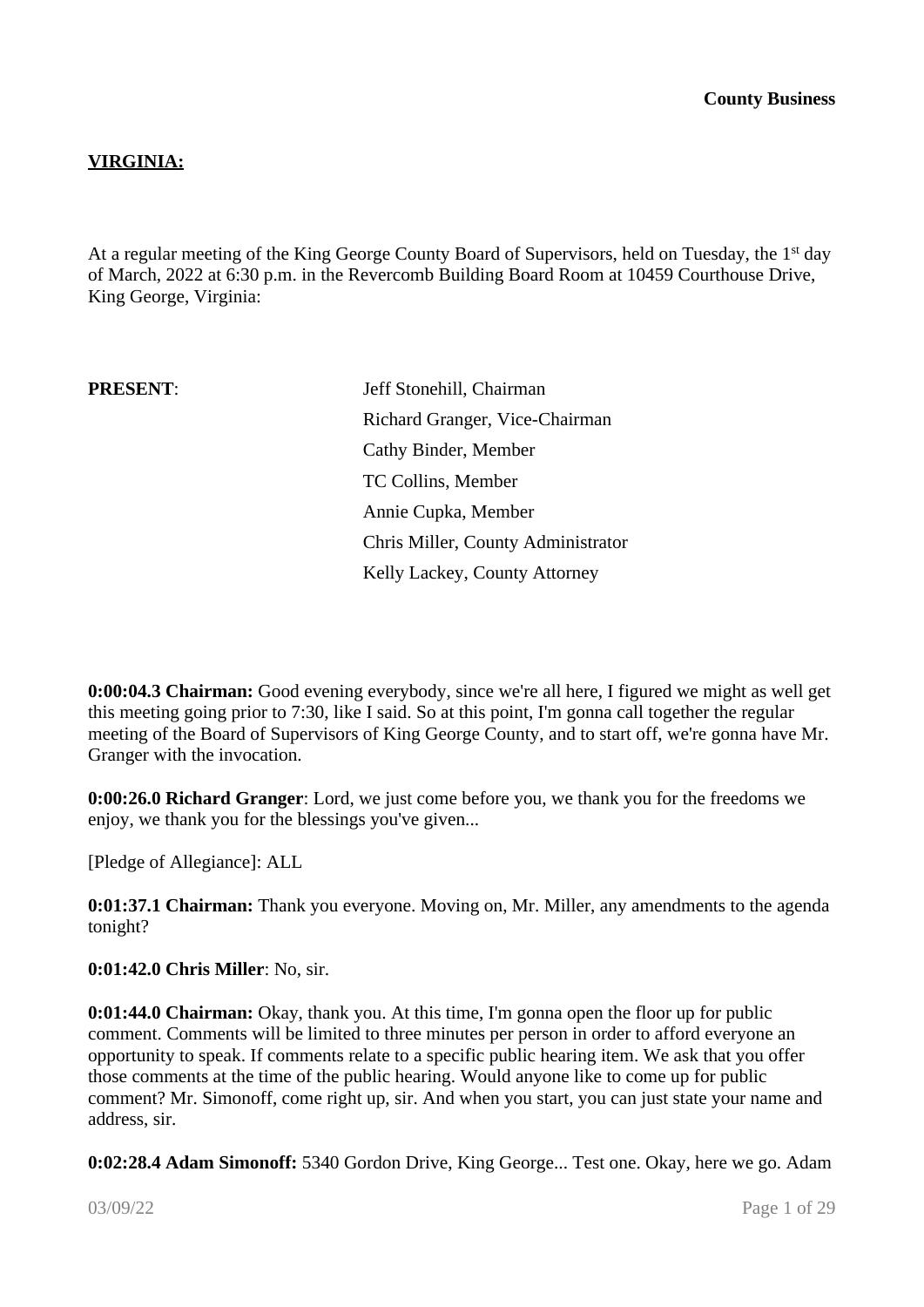Simonoff, 5340 Gordon drive, King George, Virginia. Here's my public comment. The Ralph Bunche High School was built by the injustice of segregation, closed by the justice of integration. The county and the school's alumni association previously expressed a unified desire to repurpose this historic landmark as a Civil Rights Museum and Performing Arts Center in honor of all its alumni who studied science, technology, engineering, math, and the arts.

I therefore request the board of supervisors move to issue a public letter of intent to re-purpose the school as a Civil Rights Museum and performing arts center as it did in the past. Anything less would be a slap in the face to the community. I further request the county set a date and make a... Excuse me, I further request the county to set a date and make public the approved architectural plans and all cost estimates for the repurposed school's opening day to the public with a strategy to operate the property by county staff or professional contractor support.

These actions honor the school, advance tourism and give both the county and the public the opportunity to fundraise and donate restoration funds to the county without raising our taxes. If King George... Excuse me. If Colonial Beach, Virginia, under the same state laws, can invite public participation in their public works project and inscribe donors names on their public fishing pier bricks, then why can't King George raise funds the same way for the Ralph Bunche High School? Thank you.

**0:04:37.5 Chairman:** Thank you, Mr. Simonoff. Anyone else? Mr. Bushrod.

**0:04:44.0 Wayne Bushrod:** Good evening, Wayne Bushrod, 10144 Deer Lane. Good evening Chairman Stonehill, members of the board. I stand before you today representing the King George branch in AACP, and we want to reiterate that we're continuing the push to move the Confederate Statue that still sits in front of our county courthouse to a more appropriate location. The board held a public hearing on November 23rd, 2021, and voted unanimously to move the statue. Here we sit on March 1st, 2022 and a contract still has not been awarded for the removal of and relocation. We have been dealing with this particular issue for almost two years. Why is this project taking so long to complete? We ask the board to gain, not lose any more momentum and get this project completed. Thank you.

#### **0:05:39.7 Chairman:** Thank you. Sir?

**0:05:46.0 Chris Payton:** Yeah, I'm Chris Payton, I represent the Thurman Brisben Center which receives money from King George County. Okay, there are a lot of misconceptions about homelessness, and I would just like to read a little vignette about one family that passed through our shelter last year. We provide shelter and services for men, women and children experiencing homelessness. I'm here with my colleague, Alice Stanton, who has been at King George since 16 something I think. Doug, Elise and their four children were doing pretty well seven years ago, childhood sweethearts from King George, they were renting a house on the water in Colonial Beach where Doug worked as the water man and Elise as a housekeeper. They had no car, but everything was within walking or biking distance. All that suddenly changed when their house was foreclosed on and they were given 15 days to leave. With no recourse, they gathered their belongings and moved into a hotel in Stafford, near where Doug found work as a heavy equipment operator for \$14 an hour. Their plan was to stay there only until they found another rental unit.

But the \$485 weekly rate and lack of a kitchen made it nearly impossible to save enough for a down payment and first month's rent. It was not a good situation with two beds and four children, one of them with special needs, entirely deaf. Two of them always slept on the floor. A microwave, turning refrigerator and hot plate comprised their kitchen. Due to occupancy ordinances, they had to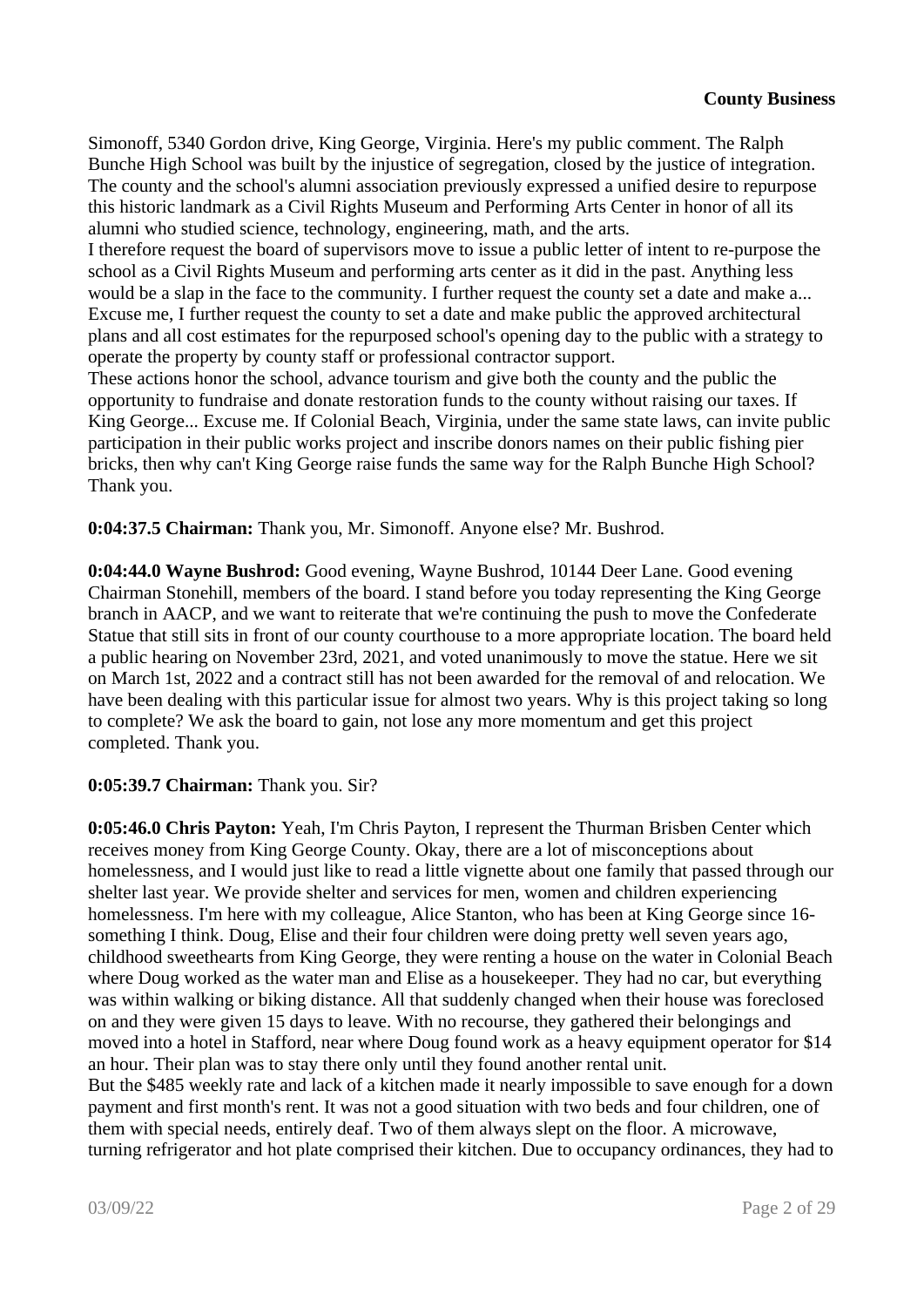move out every 28 days for at least 48 hours. Sometimes they all slept on the floor of Elise's grandmother's assisted living unit, which put her residency at risk.

The hotel grounds were never altogether safe, almost as bad was the stigma. People assumed Doug and Elise were involved in illicit activities when they were just trying to hold their family together. For seven years they lived like this. When COVID hit Doug lost his job. The relief funding bought them some time, but they were ineligible for eviction prevention funding because it did not cover short-term occupancies.

Faced with unsheltered homelessness, Doug and Elise swallowed their pride and entered the Brisben Center. It took a week or two for the constant stresses of survival mode to begin to relax. Food and shelter were now a given. One of the children burst into tears at seeing she would have her own bed. For the first time in recent memories, the parents could clear headedly take stock of their circumstances and plan steps toward resolving them.

Now enrolled in Medicaid they made long overdue doctor's appointments, they applied for food stamps to assist them post shelter. Doug is shopping a new resume around and Elise is in classes for nursing. They'll tell you that The Brisben Center has been like family. They participate in chores, prepare meals, and share laughs over Friday night movies. And their advice for others is this, Dig deep within yourselves for the desire to overcome your hardships. No one can do it but you, but there are miracles around the corner that you can't even imagine. And for the folks we serve, we thank you.

**0:08:57.4 Chairman:** Thank you, sir. Anyone else? Welcome Mr. Huntsinger.

**0:09:12.4 Brent Huntsinger:** Thank you. Mr. Chair, members of the board, I am Brent Huntsinger with Friends of the Rappahannock. I'm here to speak with you tonight about Senate Bill 537. This bill provides for the increased authority of local government to address the loss of tree canopy during the development process, both replacement via tree planting and conservation of the existing canopy. The bill is a local option and does not mandate localities to adopt tree ordinances. This bill is a product of months of intense negotiations between many stakeholders, including conservation groups, VACo, the home builders and development industry, the Commercial Real Estate sector, the agricultural community, and others. The bill is complex, but at its core, it does the following. Number one, it expands to all localities provisions that currently only allow certain localities to adopt an ordinance providing for the planting and replacement of trees during the development process. Number two, it adds more flexibility for implementation and management of tree canopy banks, credits and tree canopy requirements. These will assist in meeting tree canopy goals, including planting and maintaining trees on public and private property, and advancing pollution reduction, storm water management, flood mitigation and other conservation goals. It allows for larger tree canopies to be required when development occurs on forested and other environmentally sensitive areas or when a locality agrees to a somewhat reduced local parking lot, setbacks and similar requirements. It also requires a state forester to convene a work group at the state level to adopt standards that can be used by localities in determining how to achieve tree canopy percentages.

I am asking King George County to please consider voicing your support for Senate Bill 537, which is up for consideration in the House of Delegates, cities, counties, and towns, subcommittee number two on Thursday morning at 7:30 AM. The county has benefited from and expressed interest in tree giveaways and plantings. This bill would help provide resources to continue these types of programming and help the county address tree canopy loss as increased development occurs. Thank you for your consideration and I look forward to continuing to work with the county in the future.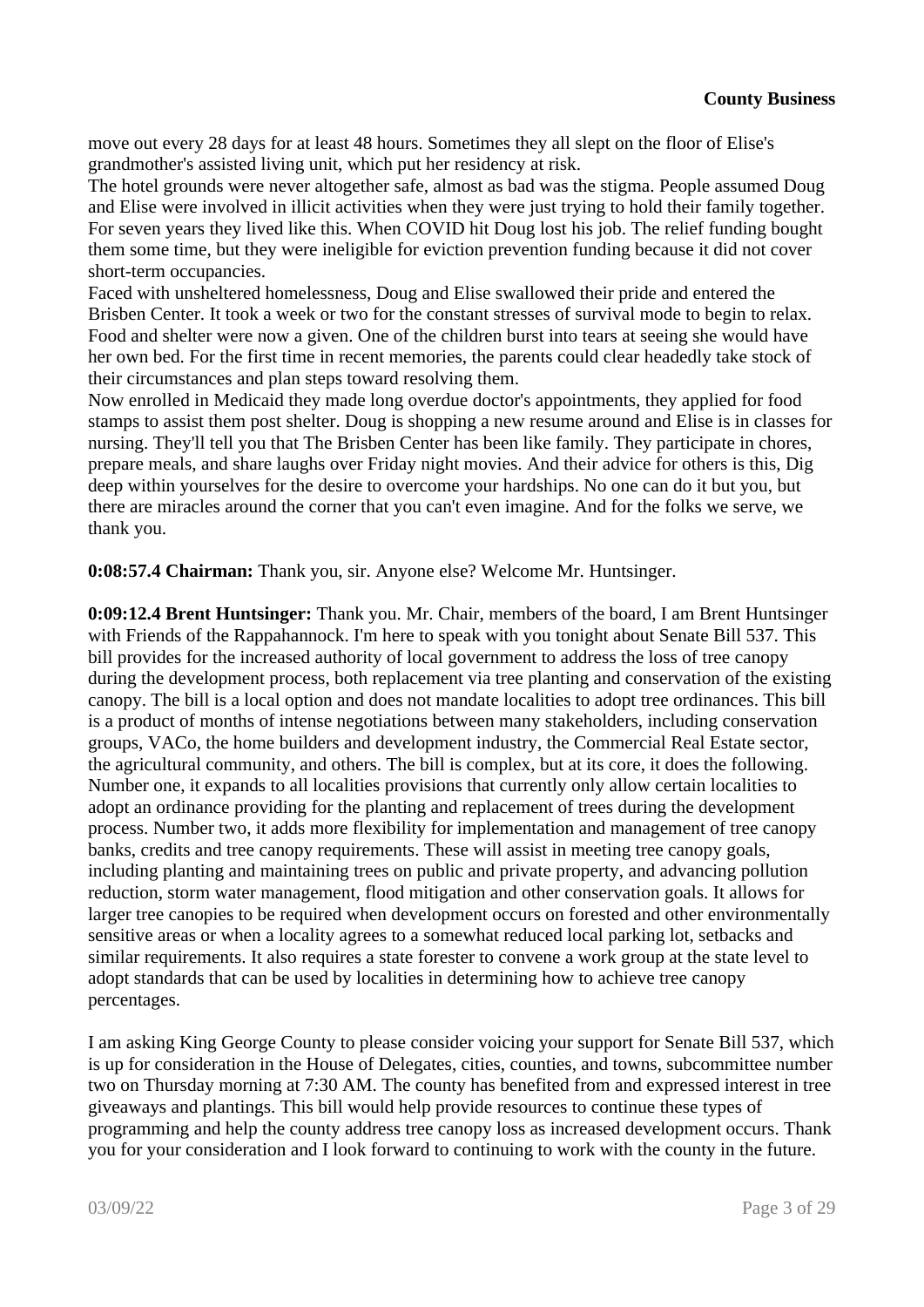**0:11:58.9 Chairman:** Thank you, Mr. Hunsinger. Anyone else for public comment? Mr. Dines, is anyone online or on the phone? Board members, anybody have any correspondence? Mrs. Cupka?

**0:12:15.5 Annie Cupka**: Yes, sir. Thank you, Mr. Chairman, I do. I believe we all are in receipt of an email today from Mrs. Dee Strauss. And she requested that I read it during public comment. "Dear board members, Dee Strauss, 10362 Ridgeway Drive, King George. I would like to share with you my public comment in regards to the THC resolution to be presented by Sheriff Giles at tonight's meeting. On June 14, 20... I'm sorry, on June 4, 2019, I spoke at public comment to the Board of Supervisors about my concerns in regards to a new business that had opened in the Kings Pizza Shopping Plaza, and the harm that the products being sold could do to our use. I stated the harm and gave links to information I had found online about the inhalants and other items this new business sold. To quote my previous statement, "This was a vape shop, a jewel store, a hookah supplier, a promoter of whippets, and seller of kratom and CBD, and something about tobacco. Not good stuff. I won't go into all of the CBD material I have read. Just let me say, in my opinion, a drug is a drug. I am guessing that this business applied for his business license under the guise of a tobacco store, like all the 10 or so others that populate our county's 301 Corridor. Were all of these other products on his application to be approved in accordance with our zoning laws? Are there zoning restrictions or guidance in place to regulate these types of products?" I highly encourage this board to adopt this THC resolution to condemn the sale of synthetic cannabinoid products in our county and support every effort to pass and enforce federal, state and local laws banning the sale of synthetic cannabinoids as they contain federal and state Schedule 1 controlled substances, lack quality control standards, can have detrimental effects upon one's health and are marketed to purposely appeal to underage users. Thank you. Dee Strauss."

**0:14:36.0 Chairman:** Thank you, Mrs. Cupka.

**0:14:37.5 Cathy Binder:** I will try to shorten my board report up because we have a family out here that's waiting. Oh, sorry. I apologize.

**0:14:47.1 Chairman:** I thought you had a comment.

**0:14:48.8 C. Binder:** No, I didn't. I thought you were giving me a heads up to start my public comment. Sorry about that.

**0:14:54.2 Chairman:** Okay. So if there's no more public comment and nothing else to be read, I will close public comment and start with... Go to reports of members of the board. But we're gonna start here in the middle with Mrs. Cupka.

**0:15:07.8 A. Cupka:** Thank you, Mr. Chairman. I appreciate your indulgence. So I will finish the rest of my report after but we do have a group here in the audience that we would like to accommodate first. So we are gonna go ahead and do that. I have a member commendation to bring forward. Supervisor Binder and I would like to present a memorial commendation to the family and friends of Elizabeth Lee, King George County historian who passed away in October. Ms. Binder will read the commendation aloud. She and I have both signed it as it is a member commendation. And then I would appreciate the board and the audience's indulgence upon reading of the commendation, if we would stand for a moment of silence in honor of Mrs. Lee. Thank you.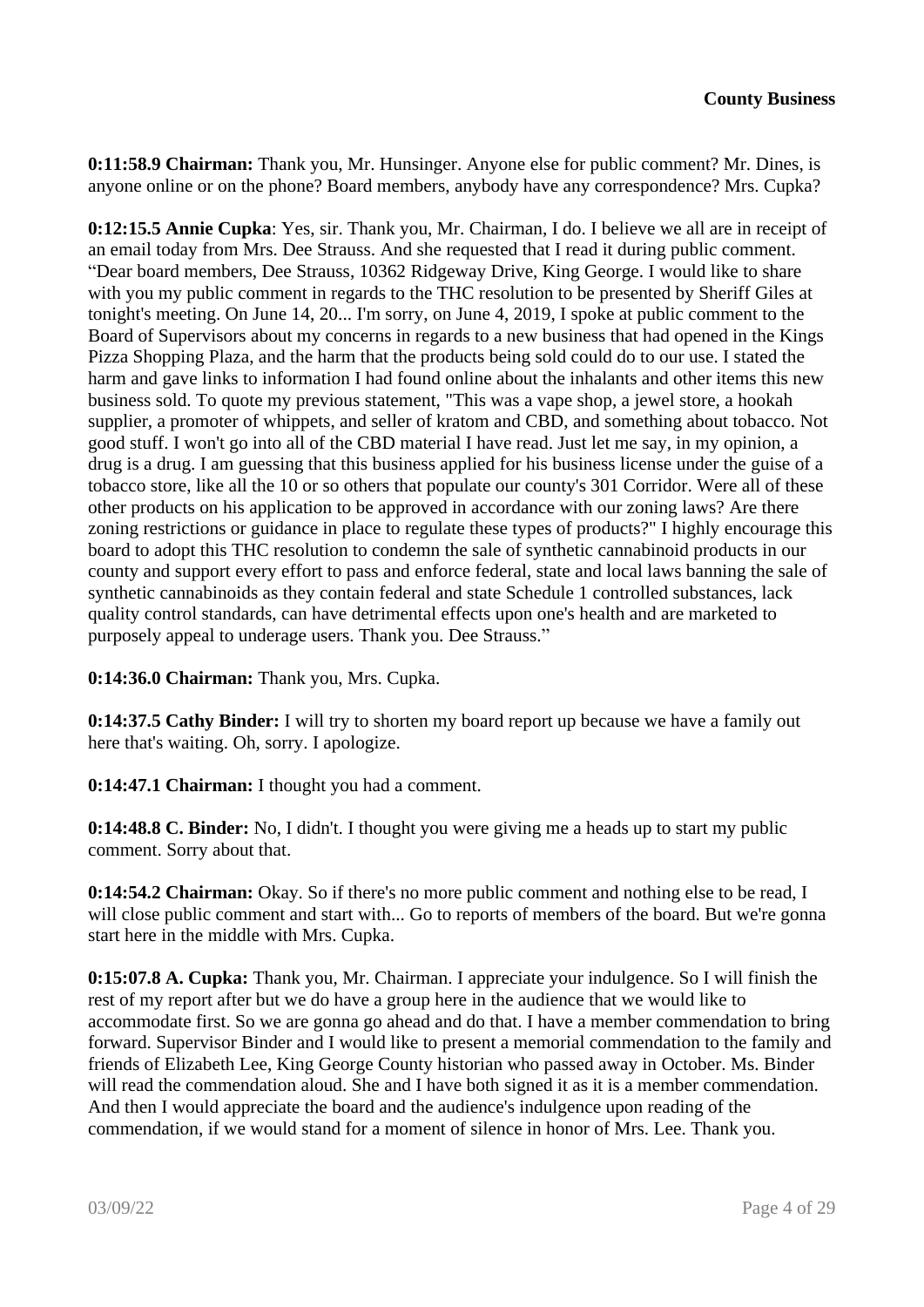#### **County Business**

**0:15:55.5 C. Binder:** Alright. "Whereas Elizabeth Nuckols Lee, distinguished historian of King George County died on October 8th, 2021. And whereas, Elizabeth Lee was born in North Carolina and moved to King George County at a very young age and graduated from King George High School and the University of Mary Washington and retired in 1994 from the Naval Surface Warfare Center after a long career as an accomplished physicist. And whereas in 1987, Elizabeth Lee, a woman of strong faith and achievement, justly proud of her County's rich and diverse history, was instrumental in the establishment of the King George County Historical Society, located in the old jail at King George courthouse, where she provided untiring service in the preservation of County history. And whereas, Elizabeth Lee served as president of the King George County Historical Society, was co-creator of its museum and enriched the lives of researchers, genealogists, scholars and historians, routinely delving into the rich collections of rare books and photographs, magazines, Bible records, church records and cemetery records. And whereas, Elizabeth Lee was a member of the... And I might butcher this. And I apologize. Patawomeck. You know what I'm talking... P-A-T-A-W-O-M-E-C-K Indian tribe of Virginia, past member of the Virginia Genealogy Society board of directors, past president and member of the Friends of the Virginia State Archives board of directors, and past member of the Central Rappahannock Heritage Center board of directors. And whereas Elizabeth Lee compiled and published books about King George County and articles published in the Virginia Genealogical Society Magazine in the Northern Neck of Virginia Magazine of History. And whereas in 2006, Elizabeth Lee co-authored the widely received book, King George County: A Pictorial History, which chronicles the County's history. And whereas in 2019, Elizabeth Lee published The Last Hope: Lies, Truths and Legends of John Wilkes Booth's 34-Hour Escape through King George County, Virginia, which shed new light on how Booth made his way through King George County to Garrett's Barn in Caroline County. And whereas Elizabeth Lee's historical accomplishments provided the foundation that led to the enjoyment of our County's 300th anniversary celebration in 2020. And whereas Elizabeth Lee served on the history team of Shiloh Baptist Church, where she was instrumental in preserving church historical records for archival purposes at the Virginia Baptist Historical Society, University of Richmond. And therefore, be it resolved that we, the citizens of King George County, recognize Elizabeth Lee's achievements and contributions to the preservation of King George County history, and are grateful for Elizabeth Lee's dedicated service and determined commitment to King George County history, and that a copy of this commendation be presented to the family of Elizabeth Lee, presented this first day of March, 2022."

**0:18:58.2 Chairman:** Thank you. Can we all stand for a moment of silence, please.

[pause]

**0:19:28.2 Chairman:** Okay, thank you everyone.

**0:19:32.2 A. Cupka:** And Mr. Chairman, with your indulgence, we would like family members and friends, anyone who wishes to come forward to please do so, so we could formally present you with the memorial commendation.

[pause]

**0:21:30.0 A. Cupka:** Thank you for your indulgence, Mr. Chairman, and I'd like to go ahead and finish my report. On Sunday, February 20th, the House Appropriations Committee and The Senate Finance and Appropriations Committee advanced their budget bills out of committee. I am pleased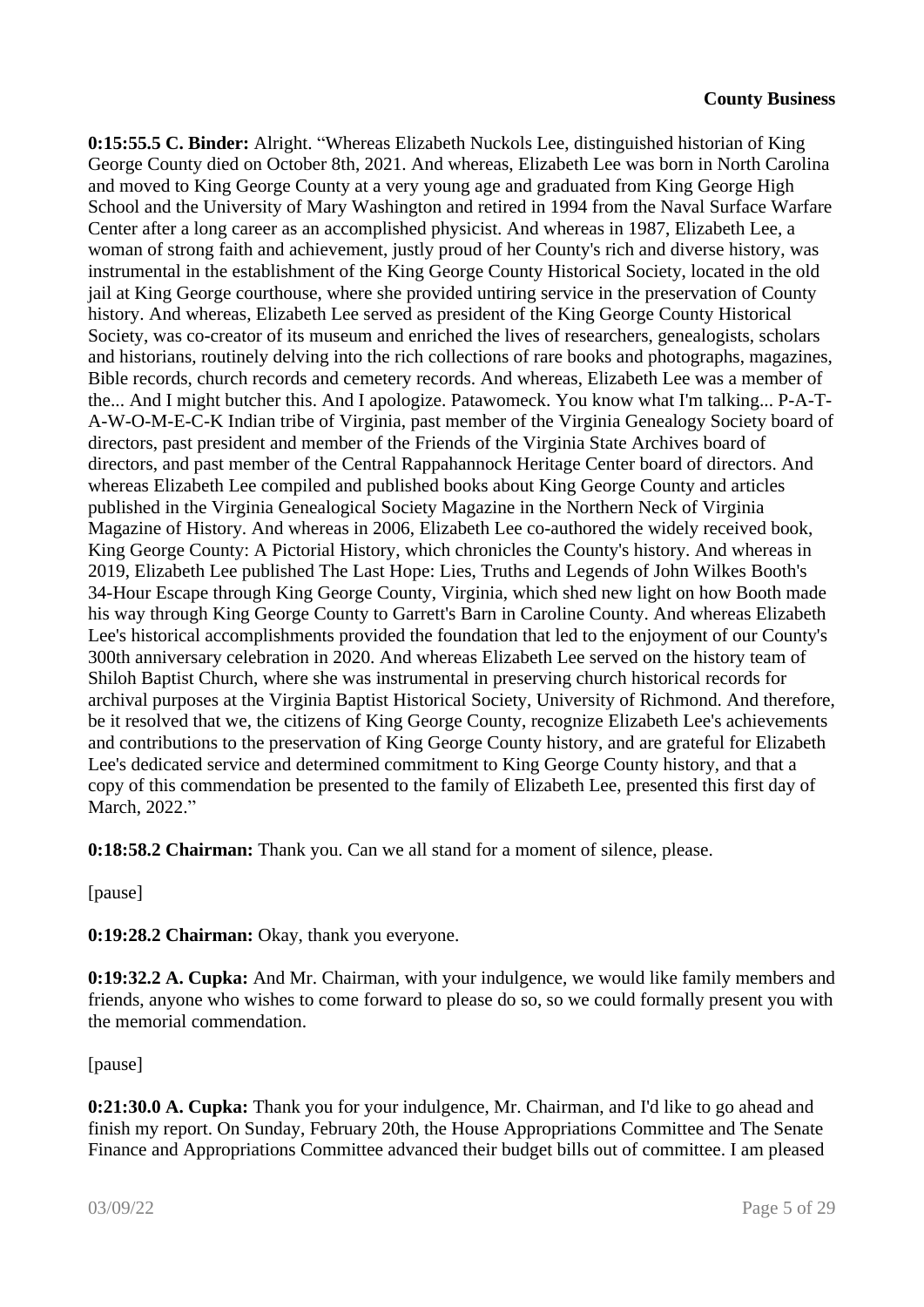to report that both money committees reported the \$16 million in ARPA upper wastewater improvements contained in former governors, Governor Northam's original budget. These funds would allow us to address the decommissioning of Perkins corner and Oakland Park wastewater treatment plants, both of which are necessary as we will be unable to meet the reliability standards and the DEQ superseding consent order, as well as future capacity upgrades and improvements to Dahlgren Hopyard and Fairview beach wastewater treatment plants and inflow and infiltration projects without taking on new debt by the authority. So the copy that I provided all members, that I marked up in blue and green ink is actually from the floor votes by the House and the Senate, the full floor on... I'm sorry.

Thursday, February 24th, they had additional budget amendments, and you'll see in the markup that none of King George County Service Authorities money was reduced or eliminated, so those amounts still stand in the state budget. I did confirm that with Senator Stuart today that our money for the service authority is still in the state budget, and now the House bill needs to go to the Senate to be approved for their version, and then the Senate Bill needs to go to the house to have their version approved, but that's good news coming out of Richmond, that as of right now, we're still on track with that money. So I wanted to share that with you all.

Another state item, and I shared this with all of you, the budget amendment with regard to the suitability study of Dahlgren Railroad Heritage Trail was reported by the House Appropriations Committee, and there is a copy of that for you all as well. So that is moving forward. Tuesday, February 22nd, I attended the first county budget work session. I wanna thank staff for your work on crafting the budget process and looking forward to more budget discussions. Saturday, February 26th, I participated in the Friends of The Rappahannock clean up at Waterloo Farm. Thanks to everyone who came out and helped. Monday, February 28th, I attended the GWRC Meeting. The Regional resilience plan was tabled indefinitely, so it will be up to individual localities to develop their own resilience plans.

I want to congratulate Dahlgren half marathon participants who competed and the volunteers who supported their event last weekend. A reminder of fire safety, I know I mentioned this at the last meeting about the burn ban, that it took effect on February 15th, however, I am seeing many calls for illegal burns on active 911, so I just wanna remind the community again that there is a burn ban in effect.

And last but not least, I wanna thank everyone for coming out for public comment tonight. Mr. Simonoff, thank you very much for your comments about Ralph Bunche High School. So we are preparing an RFP for the roof for that \$500,000 National Park Service grant we received, so we're working on that. We have a letter of intent in for another grant opportunity that I brought to the board to possibly replace the electrical service, so we're waiting to hear if we get selected for a full application on that. And we are awaiting the updated study, which I believe Mr. Miller updated us about at the last meeting on the Ralph Bunche High School, the Old King George Middle School and the courthouse. So right now, we the county proper are taking steps to do the due diligence that we need to do to do a proper assessment of the building, and we are actively pursuing grant funds and other resources to try to shore up the building to mitigate future damage as best as we can. I personally am very proud of the role that I have taken in bringing these opportunities to the attention of our board and the attention that I have tried to bring to the building. So for right now, I just don't feel that we're at the point of needing a letter of intent to issue a letter of intent, we're just not quite there yet, but I do wanna reiterate the fact that we are definitely working towards a goal of doing something with the building, so thank you for your comment.

Mr. Bushrod, my understanding is that there was some more legal work that Ms. Lackey reported she was working on for us with regard to the Confederate memorial, so I'm sure going forward, you'll see something on that. Mr. Payton has left. Thank you to him for coming out and commenting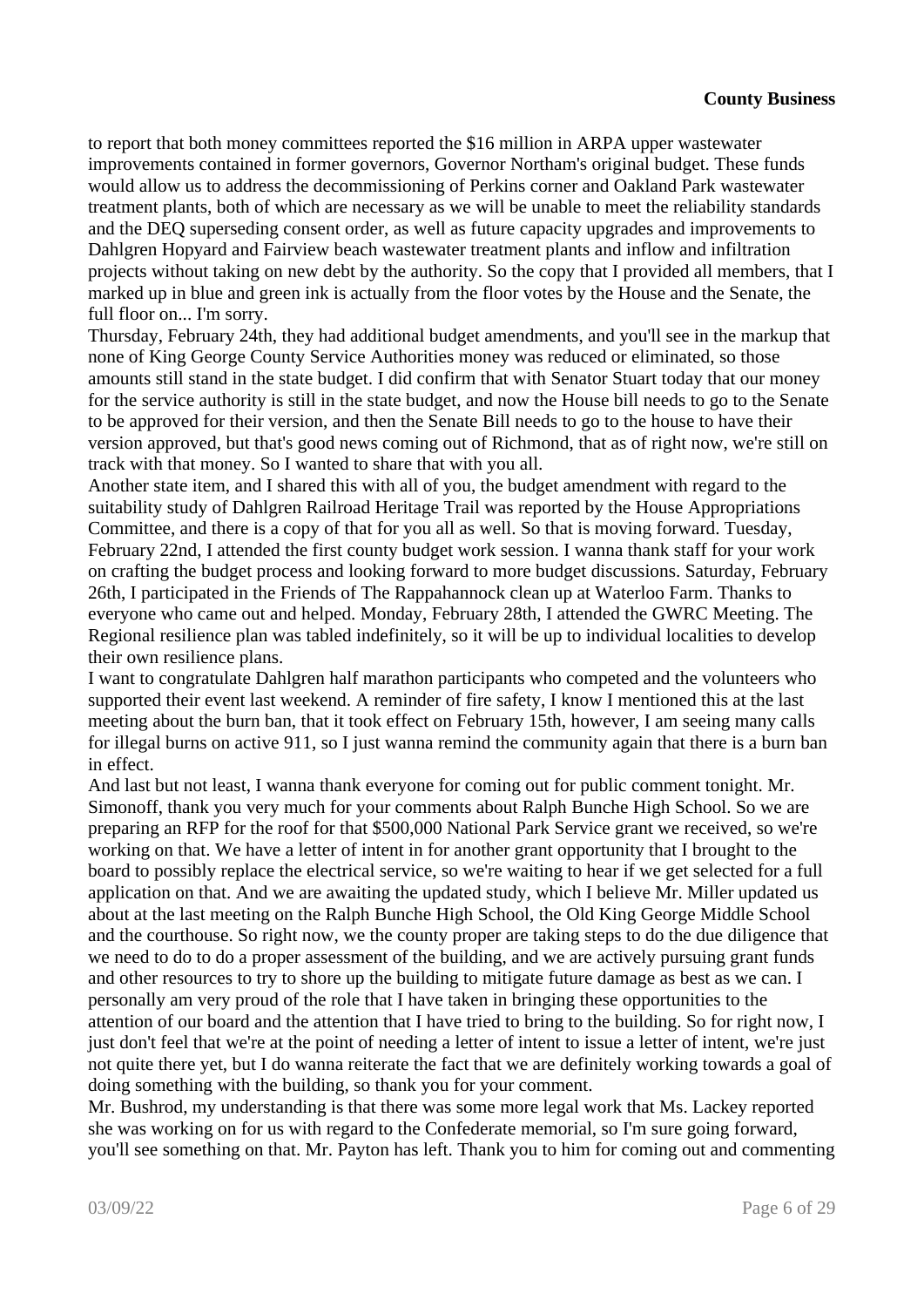about Thurman Brisben. And Mr. Hunsinger, I see you are still here, and thanks for organizing the clean up on Saturday, and I believe that Mr. Stonehill is going to address the remainder of your comment that you brought to us tonight during his board report. So thanks very much and thank you to Mrs. Strauss for submitting her comment. Thank you, sir.

**0:27:22.1 Chairman:** Thank you. Since we're over here, Mr. Collins?

**0:27:26.8 TC Collins**: Mr. Chairman, I'll yield last.

**0:27:30.4 Chairman:** Okay. Mrs. Binder?

**0:27:34.7 C. Binder:** I would like to thank everyone who spoke tonight, first off. I virtually attended the monthly Dahlgren Heritage Museum monthly meeting. They're a new approach to museums in a virtual world is moving forward. The museum looks forward to bring back their lecture series in some manner this summer, and they are still facing the challenge of a lack of visitors due to the bridge construction and look forward to its completion. But they also wanna mention that those that are working on the bridge have been very helpful and mindful of the museum and helping them out and taking care that the grounds and the artifacts and stuff around are taken care of. I attended the first of our budget work sessions last Wednesday. This was just our kick-off meeting, and tomorrow we will start to get into the budget in depth. A lot of hard choices will need to be made while balancing the needs of the citizens young and old and the county as a whole.

On Monday, I completed a FOIA training with our county attorney, Ms Lackey, and I enjoyed getting a different perspective this time, and I felt it was well done and thorough, so thank you Ms Lackey for providing that. Later that evening, I attended the GWRC and FAMPO meetings. I wanna thank GWRC staff and the Berkeley Group for creating a template for a resilience plan that each locality can base theirs off of. During the FAMPO meeting, it was mentioned from the Director of FAMPO about in the president's infrastructure bill, that they're encouraging communities that they concentrate on a transit-based in multi-modal when designing communities and communities are encouraged to develop a housing coordination plan and long-range planning with Housing Consultants. And they are also planning on holding a summit to address the challenges to move freight in this region.

I also attended the monthly Healthy Generations meeting where I was surprised to find out that they are seeking a grant to help address the need of all of our communities in Planning District 16 about what I had mentioned at the beginning, when we had the residents who had lack of power. So they're looking for a grant to help provide that to people that maybe seek to be on a list that during a disaster or power outage might have a check-up call. And the last... We already did the resolution. Originally, I met Elizabeth Lee about 2015 when I was looking for yearbooks to scan, and then my little project of getting all the year books together to scan for King George High School and Ralph Bunche, and I considered her my friend. I enjoyed visiting them a lot of Thursdays, just to say hi to herself, Bobby and Gene Graham who is here. And a lot of times I went to just listen to them because it was very nice to hear their stories about King George and their recollections about all manners.

But I wanna bring up two things that I'll still always remember, and one is my last memory of Elizabeth was coming to the farmers market while I was running for office, and she came up to say hi to get a sign from me, and she was having trouble putting it in the wheelchair, but she was proud of just being named to the tribe of the Indian tribe that has their headquarters in Stafford. And she was so honored to finally get her designation as a member of the tribe. And she was so proud of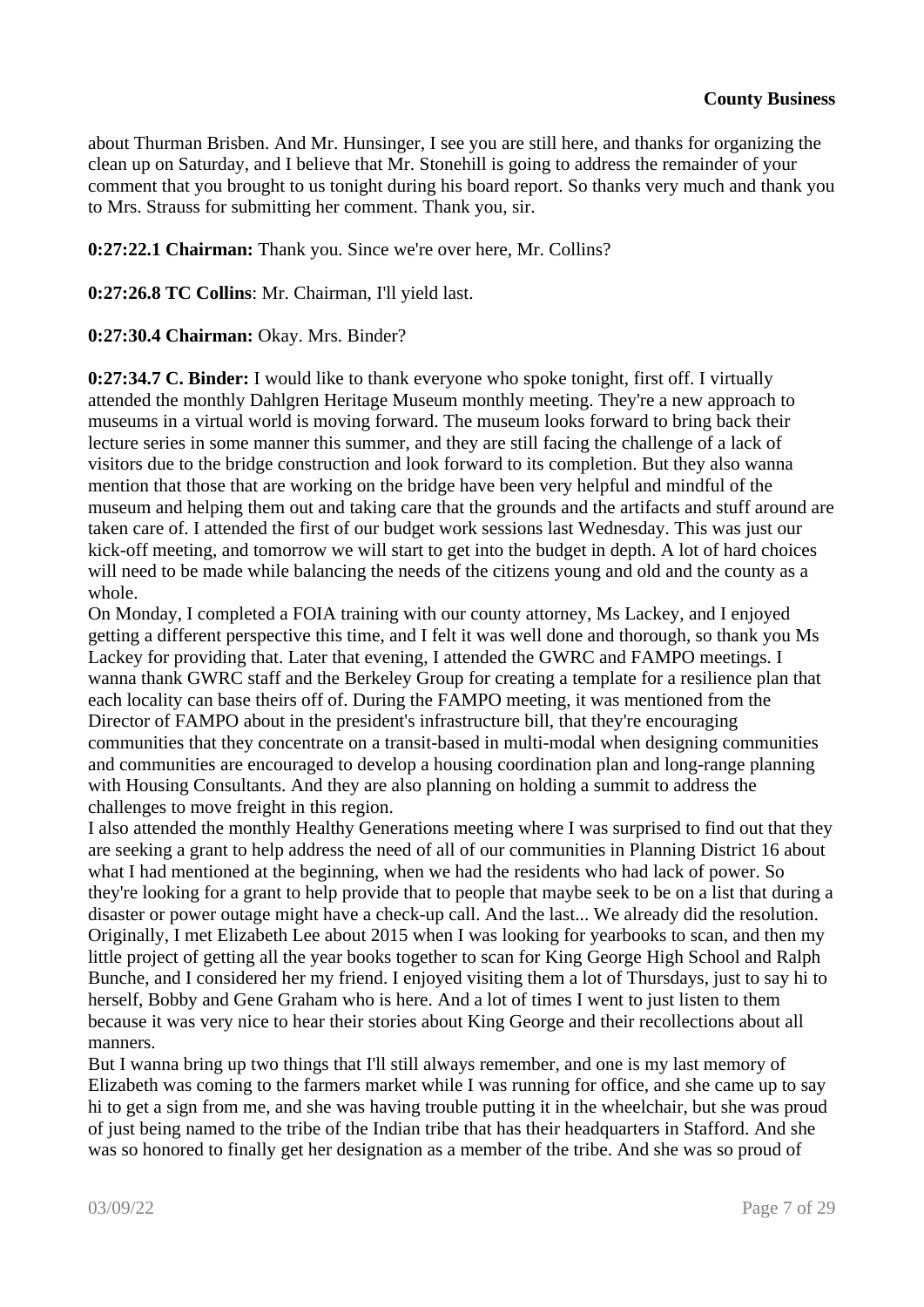that. And it still warms my heart to remember her just going around beaming that she got that. And then last but not least, we mentioned genealogy and the resolution, and I wish her family was still here to hear this, but one of the things I remember is how much passionate she was about genealogy. Somebody came in to the historical society on Thursday and talked, said "Can you help me?" She opened up that computer and she was ready to go about helping somebody to do research. And one of the ones I remember that says a lot about Elizabeth is this couple came in, and it was a brother and sister. They were older, and they were coming to do a wish for their mother who had just passed away. And she wanted to find the grave of... They wanted to find the grave of their infant sibling who had passed away when they lived in King George, and she helped them find the grave and they honored the wishes of their mother to put a grave marker on the gravesite of their infant sibling. So those are the things Elizabeth did, and she meant a lot to the community in preserving the history of King George, and that's the end of my report. Thank you.

## **0:31:38.3 Chairman:** Thank you. Mr. Granger?

**0:31:40.7 R. Granger:** Yes sir. I'd like to say a thank you to everyone who came out to give comment, to express recommendations and concerns. I don't really have anything beyond what Mrs Cupka had to share, so I won't belabor those points any further. On Thursday, March 17th, I did have the opportunity, I was invited by Mr. Chris Smith from the Hopyard HOA to come out and discuss any and all things that Hopyard might be interested in. The big thing that they were discussing was their new section, the fact that they don't currently have any street lamps and what the process would be to go about having lights or lamps installed in that section. So we discussed that at some length. Tuesday, March 22nd, I also attended the organizational budget work session. I'd like to say thank you to the staff for preparing that and then just helping us through this whole process and preparing us for this next to meeting starting tomorrow. So I'm sure it'll be fun one as well, so thank you staff for all that you do to make the budget work session go smoothly. That's all I have. Thank you.

## **0:32:38.5 Chairman:** Thank you. Mr. Collins?

**0:32:40.7 TC Collins:** Thanks to everyone who came out this evening. I, being new to the board, I've taken copious notes in regards to this and these items. And also have been following along for about eight years now. I'd like to take my time during the board comments to comment in regards to service authorities and the Board of Supervisors lack of transparency to the board members and to the public. Since taking office in January 1st, 2022, I board member TC Collins, am aware of communications to several Board of Supervisors members, to each other, and to the County Administrator, not only to Service Authority members and some Board of Supervisors, the information is not being shared to every board member, and I'm being one of them. Recently, there was a dumping of sewage in the Machodoc Creek. I was not advised until I read it in the newspaper. Also, Purkins Corner has been shut down, and sewage is being hauled away to Dahlgren with a high price tag associated with this activity. When I asked my appointed member, Carrie Cleveland, the member of the Service Authority, she was unaware of these instances each time I called. Service Authority had been in several closed meetings since January, and the last meeting, the agenda was changed to include discussion of merging the service authority with the county, after yet another closed meeting and brief discussion, they voted to have a meeting with the board of supervisors in regards to a merger. There had been no previous discussion in public in regards to this merger. I was invited to a meeting along with another supervisor, the county attorney, the HR director, and the county administrator, and a representative from the county's financial advisor. This meeting was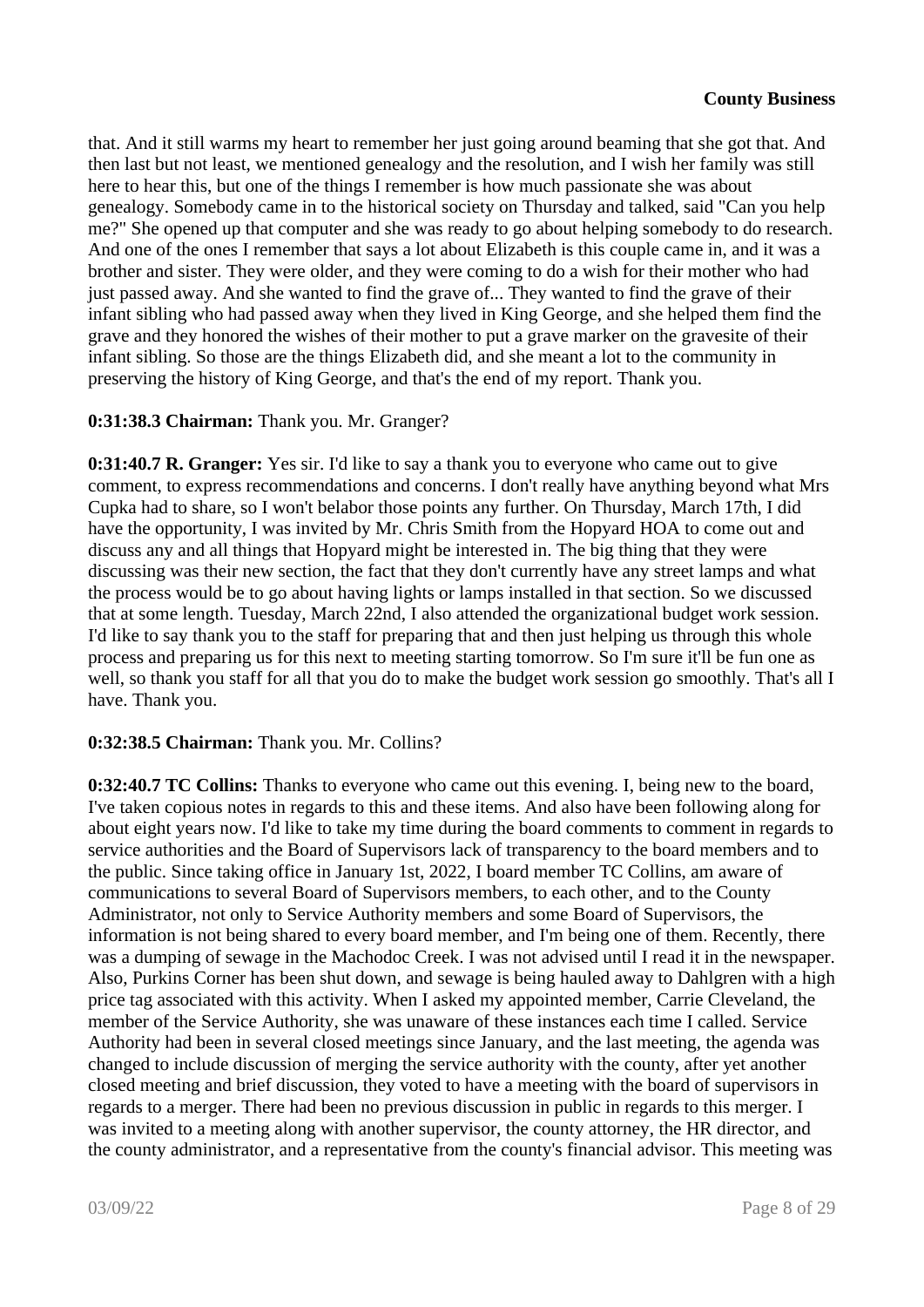not open to the public and this is not transparency. Two members of the Board of Supervisors or members of the service authority, and this is a conflict of interest, especially since both are not customers of the service authority and had publicly stated that they had wells and do not want the county to absorb the service authorities debt. That will be left to the customers along with future debt. You cannot be in the best interest of the service authority and be a member of the board of supervisors. Also, the county administrator is the service authority manager, and also the county administrating wearing dual hats cannot have the best interests of each entity. I'm serving a freedom of information act on the county attorney. Thank you from... This concludes my comments.

**0:35:25.7 Chairman:** Thank you, Mr. Collins. I wanna thank everybody that came out out today for public comment. Mr. Simonoff, thank you for all of your information and due diligence of everything that you dig into. You bring up some very valid points, so thank you. Mr. Bushrod, thanks for coming out. Yes, it's been kind of a slow process. I hope to have something at our next meeting for you, so it's just complicated and the wheels of government, you know how quickly they move. So, we will see what we can do. Mr. Payton from the Thurman Brisben Center shelter, hopefully we can do something for them come budget season. Mr. Hunsinger, thank you, and I will address some stuff with that later on and thanks for setting up that trash pick up for the county. And Mrs. Strauss, thank you for the email.

Tuesday 22nd, I also attended with the rest of our board members the first of our, hopefully not too many, budget meetings. It was kind of a general overview of what's to come. We do have another one tomorrow evening, if anyone is interested in... That is open to the public, so anybody can come see or listen. Saturday the 26th, as Mrs. Cupka said. Myself, and her, and Mr. Hunsinger helped with a Friends of The Rappahannock River Clean Up, which we did on the north side of Mathias point where there is tons of trash. There were maybe six or seven of us, I think, and we ended up picking up 40 bags of trash, four tires, two wheels, a handful of ghost-crab pots and other wonderful items. All that stuff just gets right into the Potomac then it goes right into the bay. So it's a great thing to get all those things out of there.

I also called in to attend the King George NAACP program for Black History Month. Thank you, Mr. Bushrod for getting that all situated. There it was very interesting to hear from Dr. Lucas, whose father Dr. Curtis Harris actually was with Martin Luther King and marched with him in numerous civil rights movements. It was very fascinating to hear her remembering of her dad, and so it was very interesting. Also, this week, I ended up meeting with some representatives from C&F Bank and they unfortunately told us that they're closing the Dahlgren branch of the C&F bank, so we are losing really our only "bank bank" in Dahlgren. The one up here in King George will remain open, so everyone can be using that up there.

And going back to senate bill 537, you all got a copy of my email and letter from the Friends of Rappahannock. And it is a bill that's very much supported by VACo and also the entire Rappahannock River Basin Commission as well. They're all very much in favor of this bill. And I would like to get consent from the board to sign this letter of bill that's just in support of the bill. It doesn't lock us into anything, it's just a local option, and it doesn't mandate localities to accept any of the tree ordinances. I did speak with Ms. Hall and she did say that that would be okay, and that if that did pass that King George... We would then come up with our own version of it for our County. So, I would just like to get consensus of the board to sign that letter of support and get it down to Richmond prior or hopefully tomorrow for their hearing on Thursday.

**0:39:47.5 R. Granger:** That would be tomorrow.

**0:39:48.8 Chairman:** Yeah, right.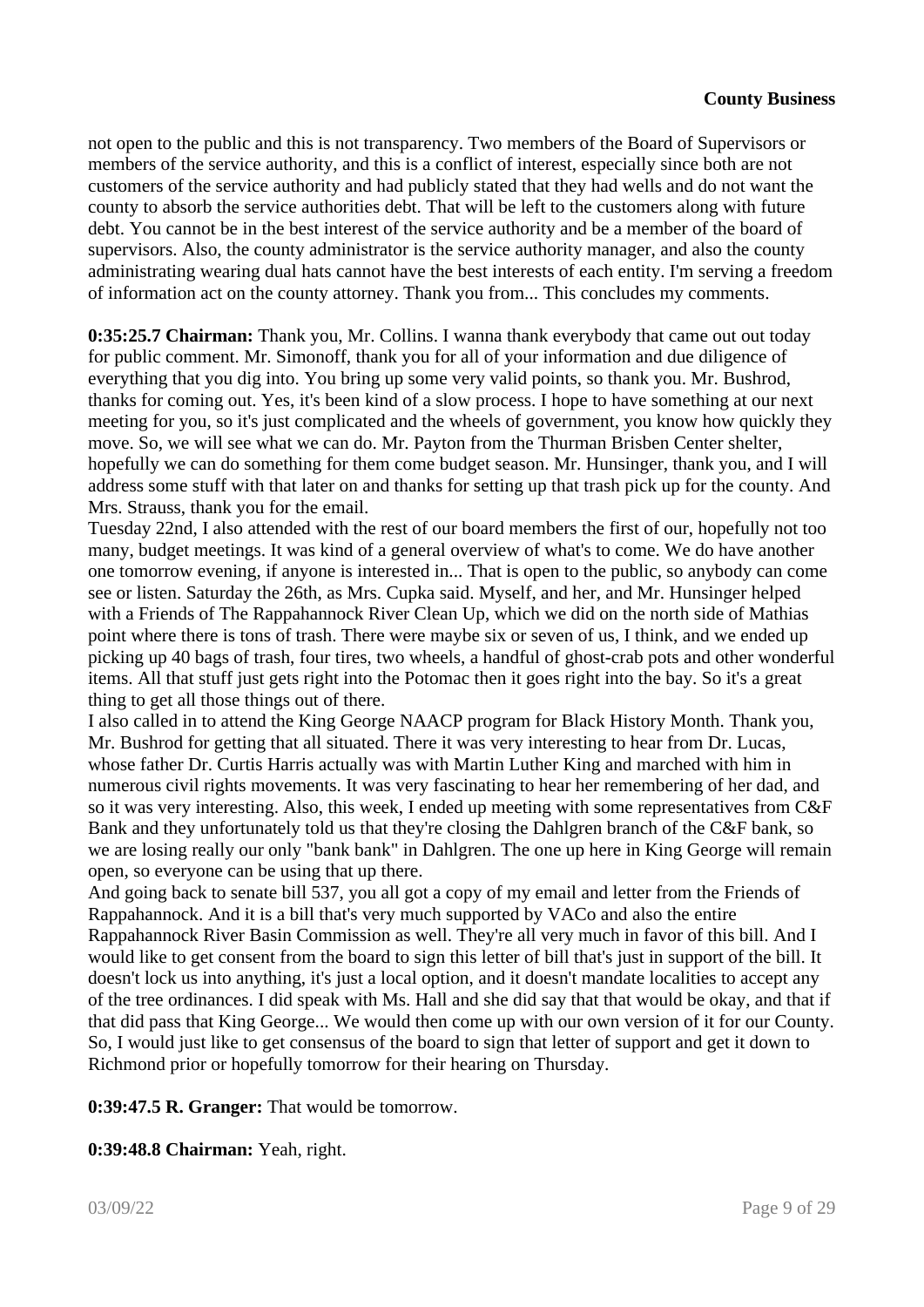**0:39:54.0 R. Granger:** I'm amenable. I'll be honest, I haven't looked at it, based on what I'm hearing from you though I don't have a problem with how it sounds, in regards to that it's not actually mandating anything currently and it would make an option open to us. What localities currently... I thought I heard that some localities currently have this available to them and I know that's been in the past. There's been some situations where some localities are given authorization... Like cigarette tax previously used to... Certain handfuls of counties, so is that accurate? Some counties currently have this opportunity and...

**0:40:21.1 Chairman:** Mr. Huntsinger, could you come up here and just answer these couple of questions for him?

**0:40:30.0 B. Huntsinger:** Currently, the tree ordinances under state code are 961 and 961.1. It's very complicated. 961 deals with the replacement of trees, so tree planting. 961.1 currently deals with the replacement or conservation of tree canopy. 961 can be adopted by any county within the Chesapeake Bay watershed or by any county that has a population density of over either 75 or 750 people per square mile. 961.1 is limited to Planning District 8 in Northern Virginia. It's an air attainment quality zone. So the legislation that is before you and before the CC&T Committee basically renegotiates those two ordinances into something that is more palatable to all the sectors of Virginia so that we may attain more and keep our tree canopy going forward. So they fundamentally rewrote the sections into a 961.3 and then 961.4. So that said, the localities that have already adopted a tree canopy ordinance, either in the Chesapeake Bay watershed or in Planning District 8, it grandfathers those in. They will not have to change their ordinances. So that has all been negotiated in the last 10 months.

**0:42:33.0 R. Granger:** I appreciate it. Thank you so much. Yeah, I just pulled it up to look at it a little bit, just to make sure I had put eyes on it. And that's what it sounds like to me. So I'm amenable to forwarding this on.

**0:42:43.9 A. Cupka:** Mr. Chairman, would you like me to read the PDF summary of the fiscal impact statement for the actual bill that we're being asked to do the letter of support for from the General Assembly website?

**0:42:56.6 Chairman:** Sure. Go right ahead.

**0:43:00.1 A. Cupka:** So the summary is, "It expands to all localities provisions that currently only allow certain localities to adopt an ordinance providing for the planting and replacement of trees during the development process. The bill adds more flexibility for implementation and management of tree canopy banks, tree canopy credits, and tree canopy requirements. The bill changes and updates standards, reference documents, and published reference texts. The bill expands options for localities to disburse funds to charitable organizations. The bill adds percentage specifications for ordinances related to cemeteries. The bill removes the prohibition of invalidating local ordinances adopted before July 1, 1990, the allowance of 10-year minimum requirements for pre-1990 ordinances, and the ability to invalidate an ordinance adopted pursuant to the section relating to the replacement of trees during development process in certain localities." There's a little more information about a stakeholder advisory group, but I did do a close reading of it, and the very first line says, "Localities may... " It does not say... The first line does not say, "Localities must" or "shall" adopt a local ordinance. It just says localities may adopt a local ordinance to do all of the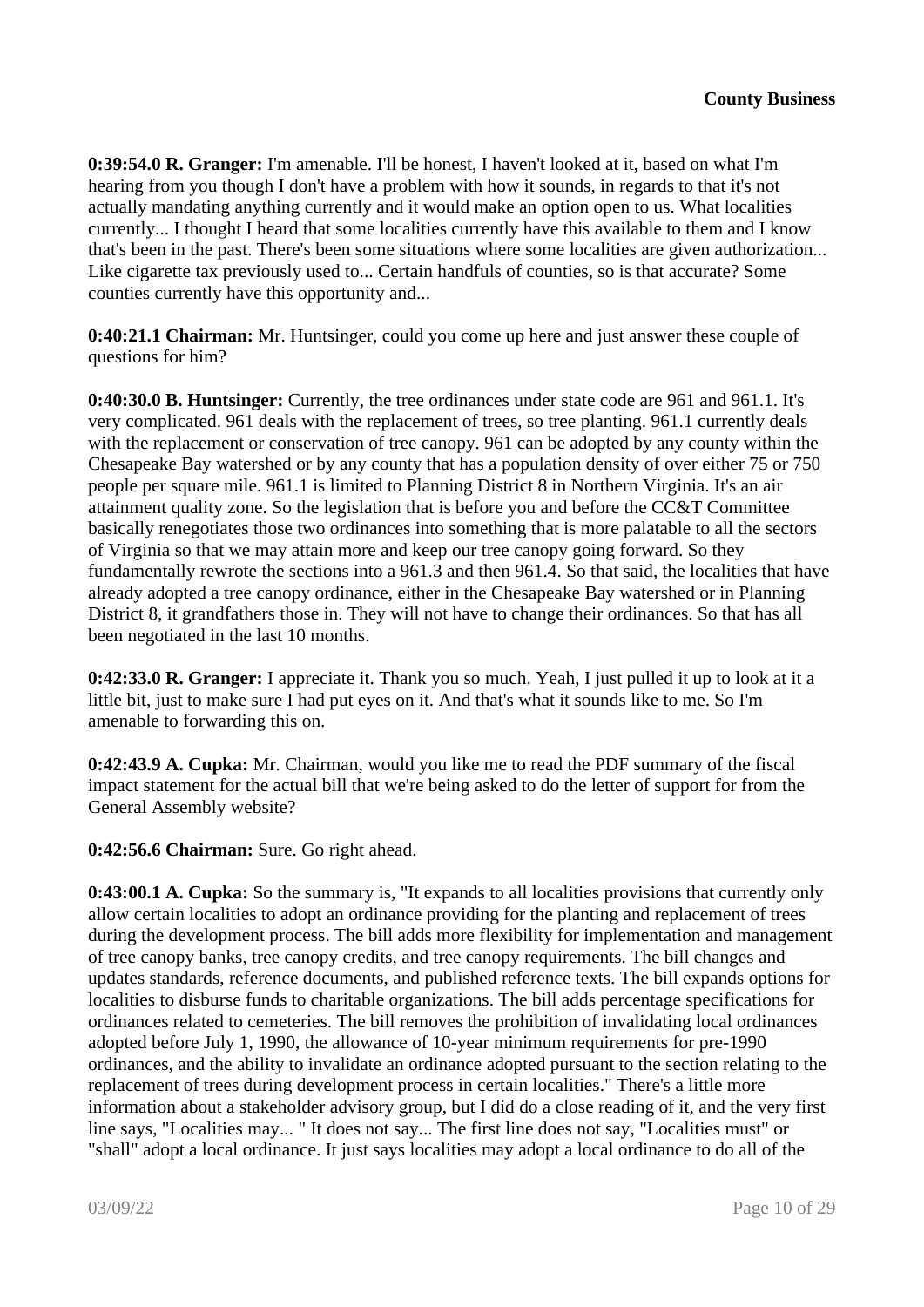stuff that they're talking about here, so I'm in favor of the letter of support.

**0:44:23.5 Chairman:** Thank you.

**0:44:24.0 A. Cupka:** Thank you, Mr. Chairman.

**0:44:27.5 TC Collins:** Mr. Chair, may I have the floor?

**0:44:29.2 Chairman:** Mr. Collins.

**0:44:33.2 TC Collins:** Mr. Hunsinger, I haven't seen you since our zoning and ordinance workshop. It's good to see you, and I'm just glad to see you again come forward with this information. We discussed a little bit of that during the workshop. And the tree canopy... So in King George, that's important to this community. And during our discussions with ordinances and zoning, I hope that we will be bringing up this subject matter so we can keep our tree canopy in King George in line with this bill. So, Mr. Chairman, I would be in favor of supporting this resolution.

**0:45:21.5 Chairman:** Okay, thank you, everyone. I will get with Mr. Miller and Ms. Lackey tomorrow and get that letter on the way down there, so thank you, Mr. Hunsinger. And that's all I have. So moving on to the consent agenda?

**0:45:40.2 R. Granger:** Move to accept the consent agenda as presented.

**0:45:43.4 C. Binder:** Second.

**0:45:45.8 Chairman:** We have a motion properly seconded. All in favor?

**0:45:48.1 C. Binder:** Aye.

**0:45:48.3 TC Collins:** Aye.

**0:45:48.6 A. Cupka:** Aye.

**0:45:48.7 R. Granger:** Aye.

**0:45:51.5 Chairman:** Chair votes aye. Motion passes. County official's report, Sheriff Giles.

**0:46:13.2 Sheriff Chris Giles:** Thank you, Mr. Chair, and good evening, Mr. Chair, members of the board. As sheriff of King George County, I took an oath to serve and protect the citizens. I come before you tonight to request that you adopt this resolution to support efforts to ban synthetic cannabinoid products that are endangering our citizens. Synthetic cannabinoid edible products are labeled to appeal to and entice the young. The National Institute on Drug Abuse states, Synthetic cannabinoids refer to a growing number of human-made mind-altering chemicals sprayed on dried shredded plant materials or vaporized to produce a high. Synthetic cannabinoids are sometimes misleadingly called synthetic marijuana or fake weed because they act on the same brain cell receptors as THC, which is the mind-altering ingredient in marijuana. The effects of synthetic cannabinoids can be unpredictable and severe or even life-threatening. The only parts of synthetic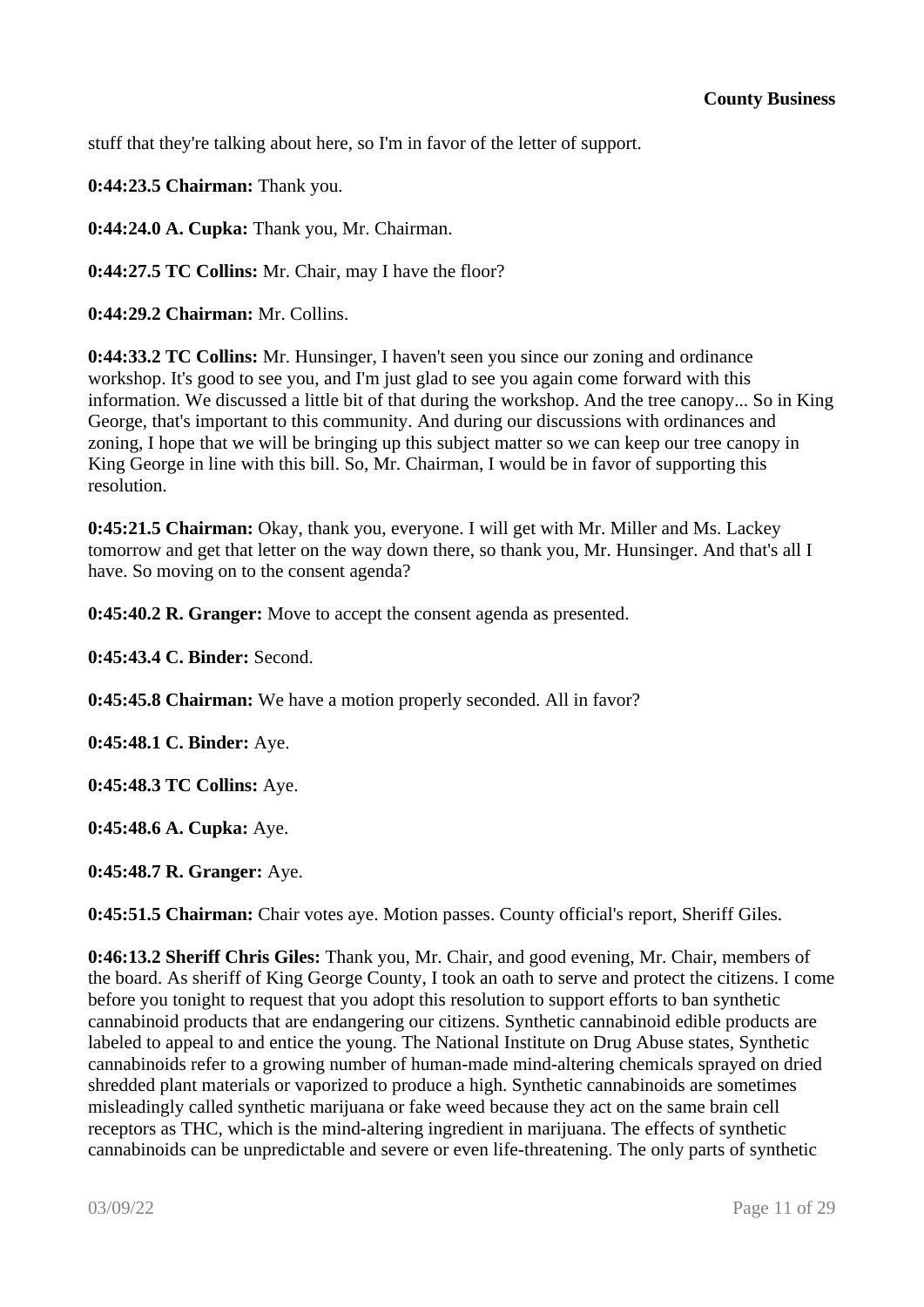cannabinoid products that are natural are the dried plant materials. Chemical tests show that their active ingredients are human-made cannabinoid compounds. Synthetic cannabinoid users report some effects similar to those produced by marijuana, such as but not limited to elevated mood, relaxation, altered perceptions, symptoms of psychosis and physical health problems including rapid heart rate, vomiting, violent behavior and suicidal thoughts. Synthetic cannabinoids can be addictive. Behavioral therapies and medications have not specifically been tested for treatment of addiction to these products, overdoses can occur and can cause toxic reactions, raised blood pressure, reduced blood supply to the heart, kidney damage and seizures. Deaths occur when dangerous synthetic opioids, such as Fentanyl, are added without the user knowing. For these reasons I stated, I'm asking you adopt this resolution to support efforts to ban the synthetic cannabinoid products that are endangering our citizens. And Mr. Chair, if you'd like, I'll go ahead and like to read it.

### **0:48:33.2 Chairman:** Go right ahead.

**0:48:35.0 Sheriff Giles:** It's titled Resolution to support efforts to ban synthetic cannabinoid products. Whereas synthetic cannabinoids are intended to mimic THC particularly, but not limited to Delta-9, tetrahydrocannabinol, one of the main ingredients in marijuana that produces psychoactive effects. And whereas synthetic cannabinoids are not organic, but rather a chemical compound created in laboratory and are being sold as legal alternatives to marijuana. And whereas synthetic cannabinoids are dissolved in solvents in order to be applied usually by spraying to dry plant materials or delivered through e-cigarettes or other vaping devices or edibles. And whereas synthetic cannabinoid products are packaged without information as to their health and safety risks, and the majority of synthetic cannabinoids are manufactured in Asia without quality control standards or manufacturing requirements. And whereas synthetic cannabinoids lack pharmaceutical grade chemical purity standards, and sanitary processing standards, have no accepted medical use and have been shown to cause side effects more severe than those reported from THC. And whereas synthetic cannabinoid products are labelled to appeal to and entice youth with names such as Spice, K2 and others as a safe alternative to marijuana and at times in packaging similar to cereal treats and candies also marketed to children. And whereas the Virginia Department of Agriculture and Consumer Services has not issued regulations to govern the quality of consumable... I can't say the word now. Cannabinoid products manufactured outside the Medical Marijuana Program. And whereas the Commonwealth of Virginia continues to recognize tetrahydrocannabinols other than marijuana as scheduled one controlled substances under the code of Virginia section 54.1-3446. Likewise, synthetic cannabinoids are also illegal under federal law per 21 USC, Section 812 and 813. And whereas the Centers for Disease Control and Prevention have determined that synthetic cannabinoids can affect brain functions including agitation and irritability, confusion and concentration problems, hallucinations, delusions, psychosis, suicidal thoughts, violent behavior, seizures, sleeplessness and dizziness, as well as other health problems including breathing problems, gastrointestinal problems, heart attack, fast heart rate, high blood pressure, stroke, kidney failure and muscle damage. And whereas it is the responsibility of the board of supervisors to provide for the health, safety and welfare of the citizens of King George County, Virginia. Now therefore, be it resolved that the King George County Board of Supervisors hereby condemns the sale of synthetic cannabinoid products in King George County and supports every effort to pass and enforce federal, state and local laws banning the sale of synthetic cannabinoids as they contain federal state schedule one controlled substances. Lack of quality control and may have detrimental effects upon one's health and are marketable to the purpose appeal to the underage users. Thank you and I appreciate your consideration for adopting this resolution.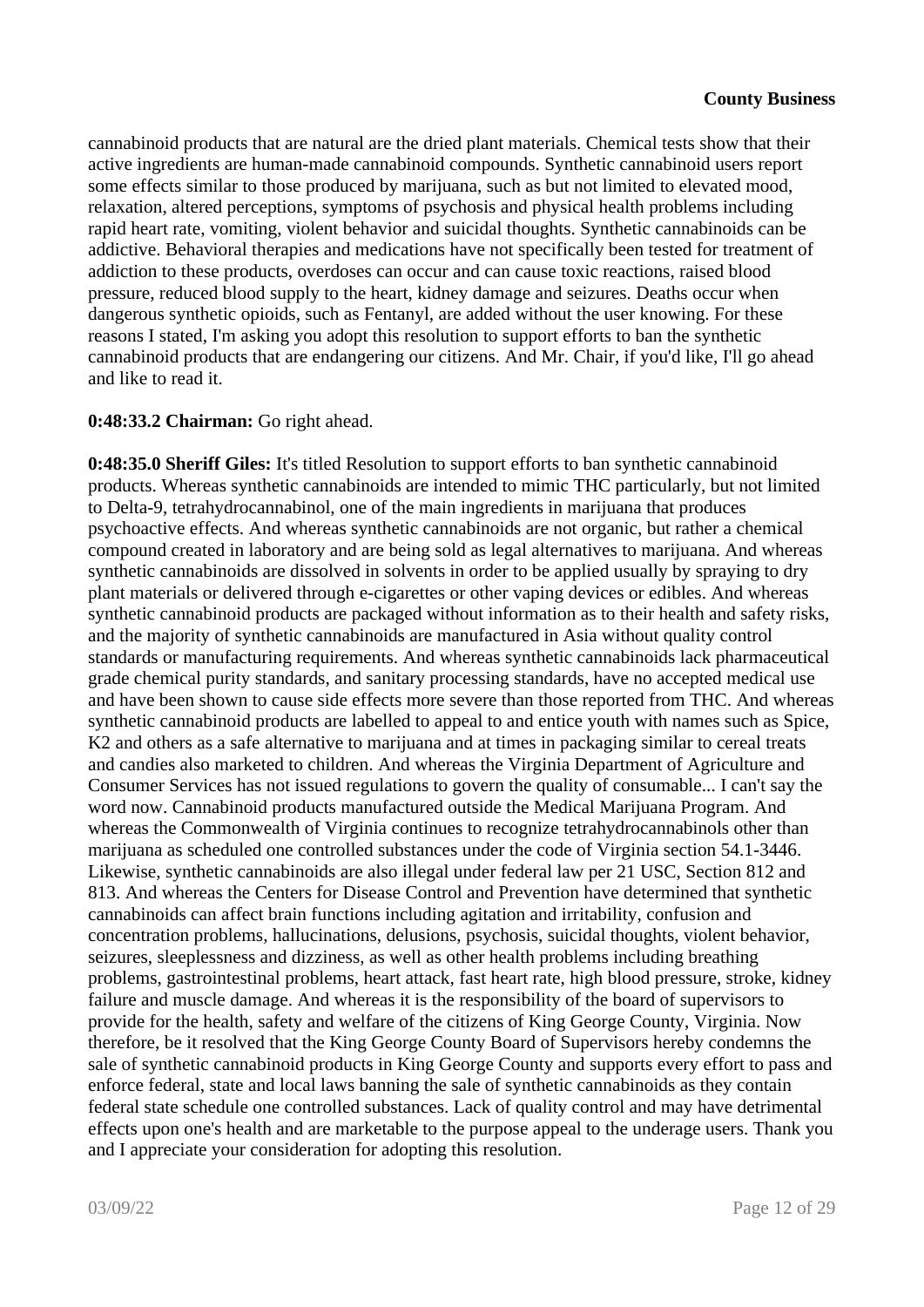**0:52:26.3 TC Collins:** Mr Chair.

**0:52:26.3 Chairman:** Thank you, sir.

**0:52:29.5 TC Collins:** The floor. May I have the floor?

**0:52:34.6 Chairman:** Sure, go ahead.

**0:52:35.8 TC Collins:** Sheriff, thank you so much for bringing this forward. This, in law enforcement, is a serious, serious problem, especially with our youth. I appreciate that you bring this before this board that is responsible for the health and safety of the citizens, and like you are also. When you touched on the mind-altering, it's been my experience with these, I call it synthetic marijuana, but there's a different term that you use, the violent behavior is unbelievable. Many police officers have been shot, as you know, with people that are on these mind-altering drugs. Our young people have easy access to these things, and I applaud you for bringing this to us and I strongly support this resolution. Thank you so much.

**0:53:21.3 Chairman:** Thank you sir. Any questions for Sheriff Giles? Okay. Do we have a motion?

**0:53:33.3 R. Granger:** I move to adopt the resolution to support efforts to ban synthetic cannabinoid products as presented.

**0:53:39.3 TC Collins:** Second.

**0:53:40.9 C. Binder:** I'll second it.

**0:53:41.8 Chairman:** Is there any discussion?

**0:53:43.5 C. Binder:** Mr. Chair, I just wanted to make one comment. What distressed me the most was seeing that they look like fruit snacks, and that really distressed me, because young children would not know that it was something that could really harm them, so thank you.

**0:53:57.5 Chairman:** My only comment is, I am full support of this as well, I think the three of us have dealt with folks on... Or all of us have dealt with folks on these drugs, and as Mr. Collins said, the aggression and the volatility of people being shot or to fight people that are on this is... It's terrible, so I am in full support of it. So we have a motion properly seconded and we will do a roll call vote. Mrs. Binder.

**0:54:25.6 C. Binder:** Aye.

**0:54:26.4 Chairman:** Mr. Granger.

**0:54:26.5 R. Granger:** Aye.

**0:54:26.7 Chairman:** Ms. Cupka.

**0:54:29.0 A. Cupka:** Aye.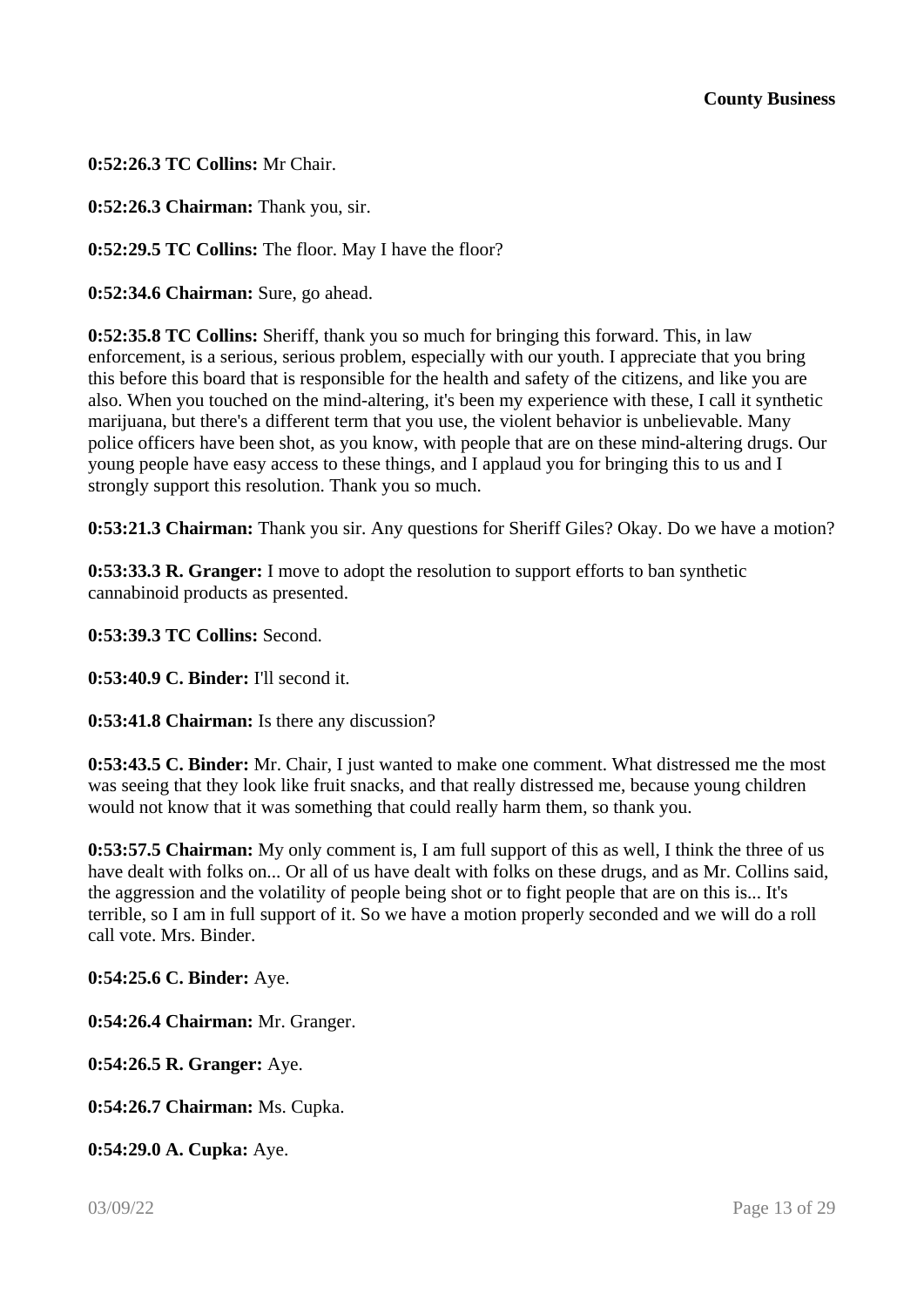**0:54:29.9 Chairman:** Mr. Collins.

**0:54:30.8 TC Collins:** Aye.

**0:54:31.6 Chairman:** The Chair votes aye, motion passes. Thank you, Sheriff.

**0:54:36.5 Sheriff Giles:** Thank you. That's all I have.

[pause]

**0:54:46.2 Chairman:** Moving on to the report... Oh, Mrs. Hart, I'm sorry. I did see you back there and I'm reading my piece of paper. Come right up.

**0:55:01.7 Judy Hart**: Good evening, board members, Mr. Miller, Mrs. Lackey. I am recommending the board of supervisors authorize the county administrator to transfer \$1293 from the general fund balance to the reassessment budget to provide funding for the Board of Equalization and the secretary position. As a result of additional request to meet with the Board of Equalization to review the recent re-assessments, there is... We have two addition... I wanted this for two additional dates at the cost of \$431 per day, for a total of \$862. Additionally, there is a need for a BOE work session that will come after all of these meetings at the cost of \$431. Total funds needed for these meetings would be \$1293. We have had 12 appointments, we have seen 59 taxpayers, and I have about 30 or so to go to just set up appointments, and we're gonna need these two days.

**0:56:26.0 Chairman:** Thank you. Any questions for Mrs. Hart? Mr. Granger?

**0:56:31.9 R. Granger:** Yes, ma'am, it was \$1293 from the general fund to the... Which fund?

**0:56:37.2 J. Hart:** Reassessment budget.

**0:56:39.7 R. Granger:** Okay, thank you.

**0:56:44.1 C. Binder:** Mr. Chair.

**0:56:46.1 Chairman:** Mrs. Binder?

**0:56:48.7 C. Binder:** This is a question follow up. I spoke to one of your Equalization board members, and they had suggested the work session is thoughts and experiences you've had to give us some recommendations of things that we might need to change or add. Correct?

**0:57:00.8 J. Hart:** Well, the work session that I have mentioned here is to finalize a lot of the folks that we have met with. They need to discuss situations, some of the taxpayers have to bring us like, pictures, other information about the properties, and we have five commercial properties that will be discussed at this work session. We've met with those folks on the phone, and they felt that it is better to have a heavy work session 'cause it's gonna take a while to...

**0:57:31.1 C. Binder:** Thank you.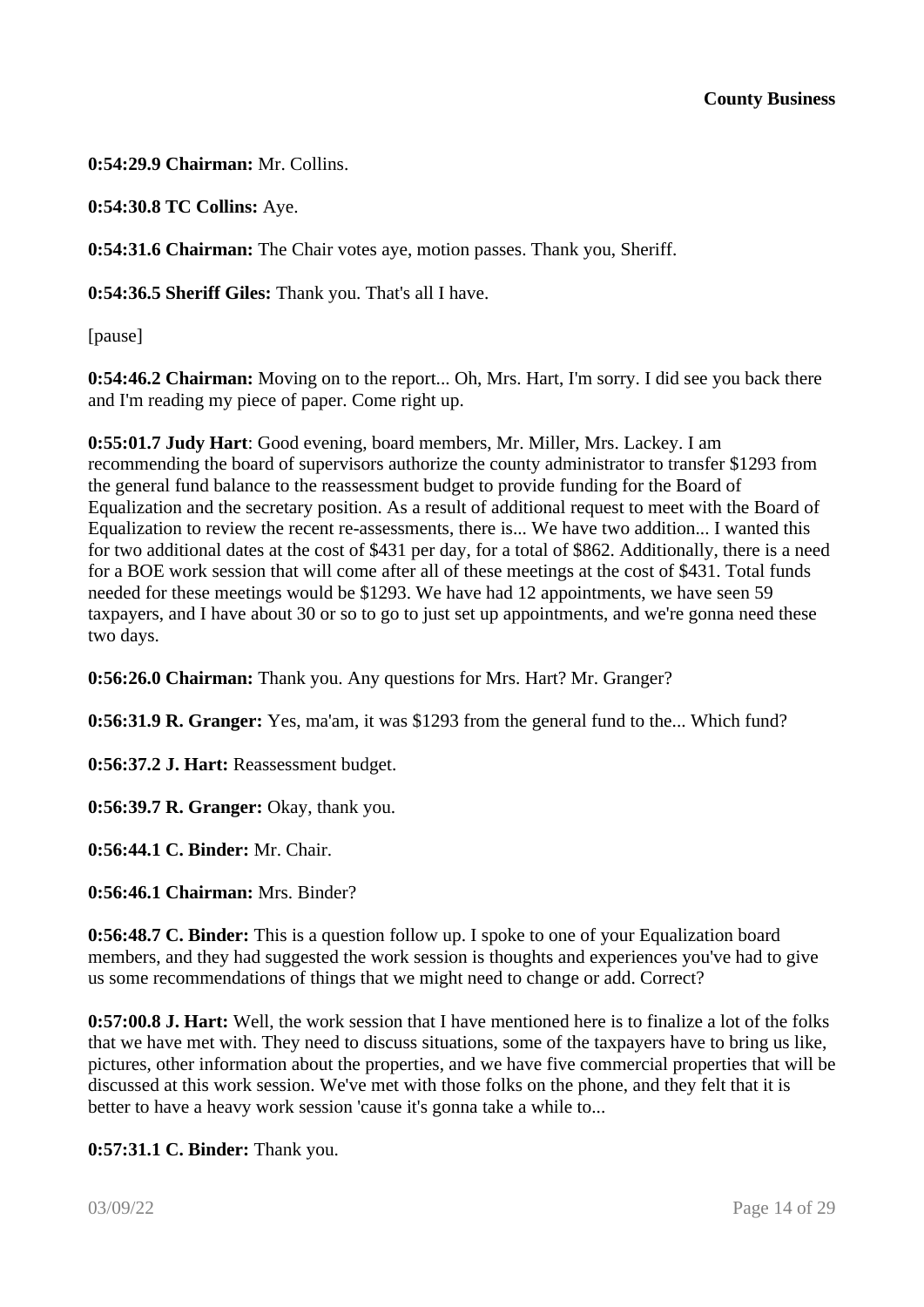**0:57:33.0 J. Hart:** To finalize those.

**0:57:35.3 Chairman:** Thank you, Mrs. Binder. Ms. Cupka?

**0:57:37.0 A. Cupka:** Mr. Chairman, may I ask a question? This is not directly related to your request for funding this evening, but since you are here, I wanted to ask on behalf of a citizen and a taxpayer, are you... After their hearing, are you asking or requesting taxpayers to sign a form? Because Ms. Binder and I were informed that one of our constituents was asked by you personally to sign some sort of form.

**0:58:06.9 J. Hart:** Yes, it was a...

**0:58:07.2 A. Cupka:** Can you tell me what that is?

**0:58:07.9 J. Hart:** It was a release, I failed to get a letter in the mail for the folks. I wish I had it with me, and I don't. Letting them know about the board and the process for that. And Mrs. Lackey, I brought it to her attention that I didn't get that out in time, and she came up with another writing for these folks, and she felt it important that I had them sign it, and several of them I have emailed them to them, I've made copies for it for taxpayers when they have requested it. Someone wanted to take it, read it, and bring it back, and I said that was fine too. Yeah.

**0:58:43.6 A. Cupka:** Okay, thank you. Could someone, whether that's you ma'am or Ms. Lackey, could someone provide all members of the board with a copy of that form please, so we can answer our constituents' questions?

**0:58:57.4 Kelly Lackey**: Sure, I'd be happy to. And if I may, the form is an option for folks who are ready to proceed for the Board of Equalization. There was a lack of a certain notice of documents that they could request, so it was completely at their option whether they wanted to wait out the time period in which they could request additional documents or proceed with the BOE, but I'd be happy to provide a copy.

**0:59:17.8 A. Cupka:** Thank you very much. Thank you, Ms. Hart. Thank you, Mr. Chairman.

**0:59:22.1 Chairman:** Anyone else with questions? No questions. Do we have a motion?

**0:59:30.2 R. Granger:** I move to transfer \$1,293 from the general fund to the reassessment budget as presented.

**0:59:37.2 C. Binder:** Second.

**0:59:39.4 Chairman:** We have a motion, properly seconded. Any discussion? There being none, all in favor?

**0:59:44.5 C. Binder:** Aye.

**0:59:45.6 TC Collins:** Aye.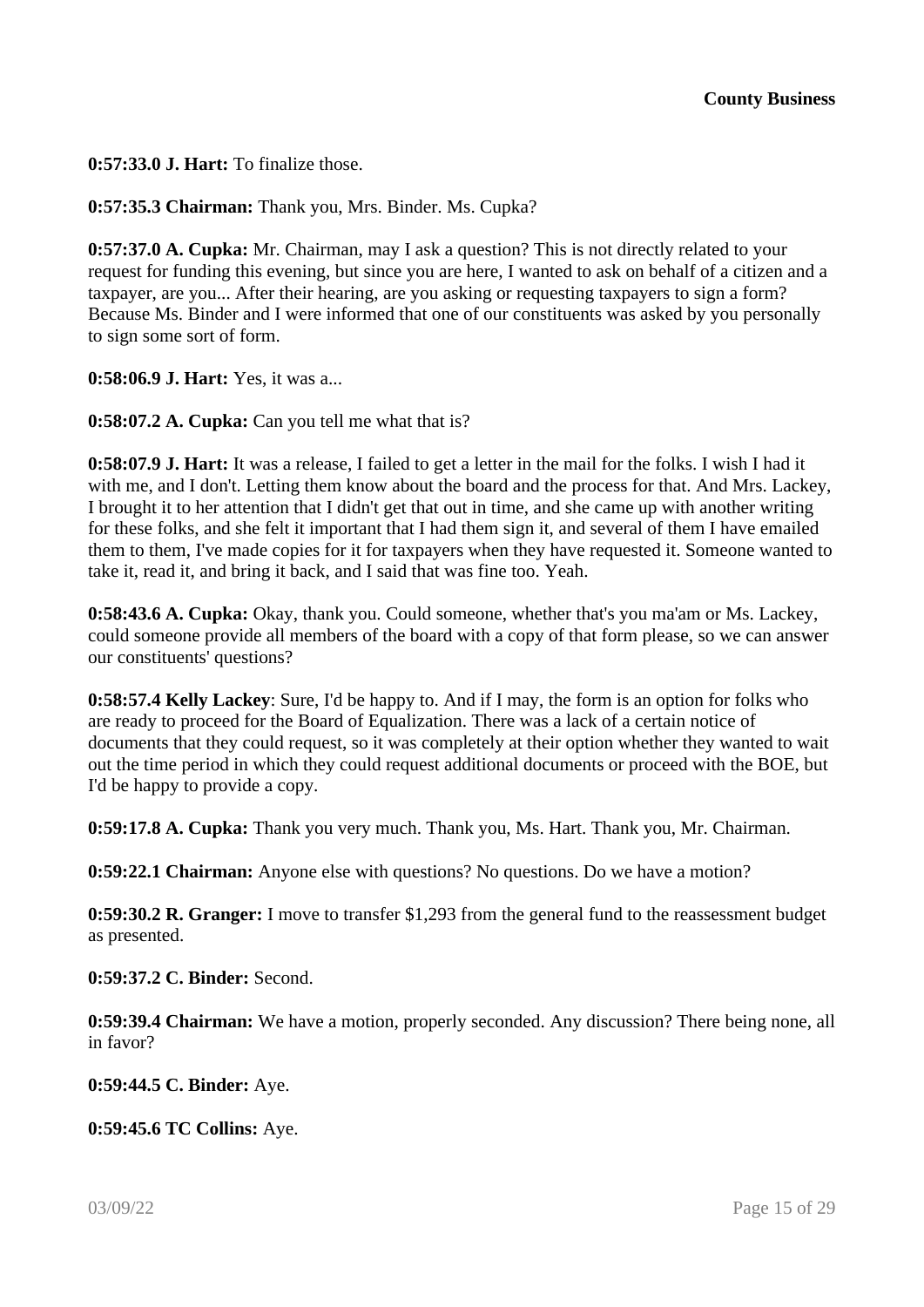**0:59:46.5 A. Cupka:** Aye.

**0:59:47.3 R. Granger:** Aye.

**0:59:49.2 Chairman:** Chair votes aye. Motion passes. Thank you, Mrs. Hart.

**0:59:49.9 J. Hart:** Thank you.

**0:59:53.2 Chairman:** Moving on to report of the county attorney, Mrs Lackey.

**1:00:02.6 K. Lackey:** The first item I wanted to mention dovetails with what Commissioner Hart just mentioned, which was there's been a need for some additional sittings of The Board of Equalization, which is not in and of itself a bad thing, but I wanted to bring to the board's attention that if it desired to, you can set a deadline for Board of Equalization appeals to be made, and you can also set a deadline for the Board of Equalization to complete its work, and that has various advantages, I think, both to the citizens and to the board. To the citizens, it would be a deadline that they would need to adhere to, it would have to be advertised as an ordinance, so there would be public notices prior to those deadlines being enacted, and in addition, then the board would have a full set of information on what the valuations are when you're looking to set your tax rate, so that is something that I wanted to bring to the board's attention. Yes, if it was the will of the board, I could advertise a proposed ordinance to be considered at the next meeting based on what the board passed for the 2010 re-assessment. So in the spring of 2011, when they were looking at appeals from that reassessment, they set the deadlines as the end of March for the submitting your appeal and the end of May for appeals to be completed. Commissioner Hart's indicated there are already a few dates now of, as she mentioned, there's additional dates of The Board of Equalization in April, so I would suggest that if you wanted to explore those deadlines, I would recommend that they be no earlier than end of April and end of May, respectively.

**1:02:00.4 Chairman:** Mrs Hart, does that give you and the board of BOE time, say if we did come up with something for the end of April for taking the last appeals and close of business for BOE the end of May? Okay, thank you. Does the board wanna go ahead and...

**1:02:22.8 R. Granger:** We need to make a motion to direct staff... Alright, I move to direct staff to advertise a public hearing for setting dates to complete the appeal process and the execution of the duties of the board of Equalization as presented by Ms. Lackey.

**1:02:44.3 C. Binder:** Second.

**1:02:45.0 Chairman:** We have a motion we have a second. Any discussion? All in favor?

**1:02:47.4 C. Binder:** Aye.

**1:02:48.7 TC Collins:** Aye.

**1:02:49.6 A. Cupka:** Aye.

**1:02:50.7 R. Granger:** Aye.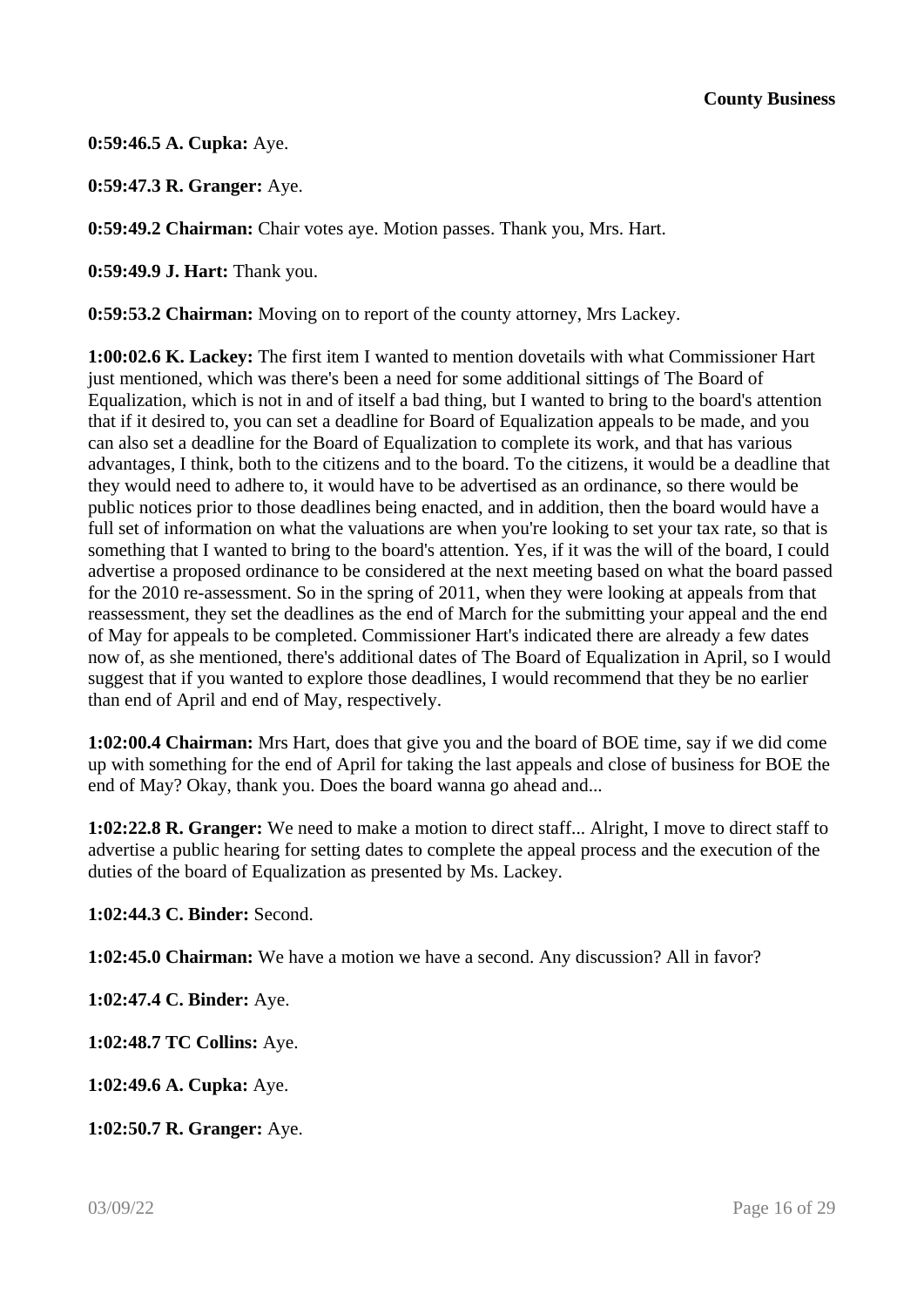**1:02:51.7 Chairman:** Chair votes aye, motion passes. Thank you, Mrs. Hart. Thank you, Mrs. Lackey.

**1:02:56.0 K. Lackey:** And if I may, I did have one more item. In your agenda package, there is a copy of a deed of dedication, vacation, and easement for Hopyard Farm Section 17. It's not unlike a lot of deeds that you've seen in the past that deal with dedication of certain rights for utility easements to the service authority and to the county, stormwater easement to the property owners association, and then there's some additional easements having to do with emergency vehicle access and things of that nature. So I would ask for a motion allowing for staff to execute that agreement that's been reviewed both by Community Development staff and by me.

**1:03:48.8 Chairman:** Thank you. Do we have a motion?

**1:03:52.1 R. Granger:** I move to authorize staff to execute the Hopyard Farm Section 17, Deed of dedication as presented.

**1:03:58.0 C. Binder:** Second.

**1:04:00.3 Chairman:** Any discussion? Seeing none, all in favor?

**1:04:02.2 C. Binder:** Aye.

**1:04:03.0 TC Collins:** Aye.

**1:04:04.7 A. Cupka:** Aye.

**1:04:05.2 R. Granger:** Aye.

**1:04:05.7 Chairman:** Chair votes aye, motion passes. Thank you. Okay, moving on to 303 presentations and reports. Mr. Beale, thanks for coming out. Sorry, it was delayed for you.

**1:04:27.8 David Beale:** It is no problem. It's good to be here. I'm sorry I didn't sell more tickets, but glad you all stayed. I think it was last year in December, and it's... But first let me... David Beale, Northern Neck Resident Engineer with VDOT. Mr. Collins, it's good to see you have a face with the name, and I look forward to working with you years to come. I was last here in December, and we've had a busy winter. I think January, we had a storm every weekend, and the first storm December... January 2nd and 3rd, was quite a memorable one. We got caught in that proverbial wash rinse repeat cycle in January and the first week of February, but we're recovering now and getting back to some good maintenance. You can see on your report, we've completed grading our non-hard surface roads, our gravel roads.

Ms. Binder, you'll see that I had Alden on upcoming, but we actually finished that today, so our gravel roads have been graded. Back to cleaning some ditches, shoulder repair, pothole patching county-wide. We fixed an erosion problem on University Drive, and we've removed a tree on Salem Church. We're still working on all the debris removal from the January storm. There currently is one crew working in King George. It is a FEMA contractor. They're not state employees, but they are hired by VDOT. They're on 218 and their progress... They started at the Stafford County line, they made it down to about Fairview, turned around and started heading back. And I think they're about halfway back, so I do anticipate two things. One, that production will increase as we move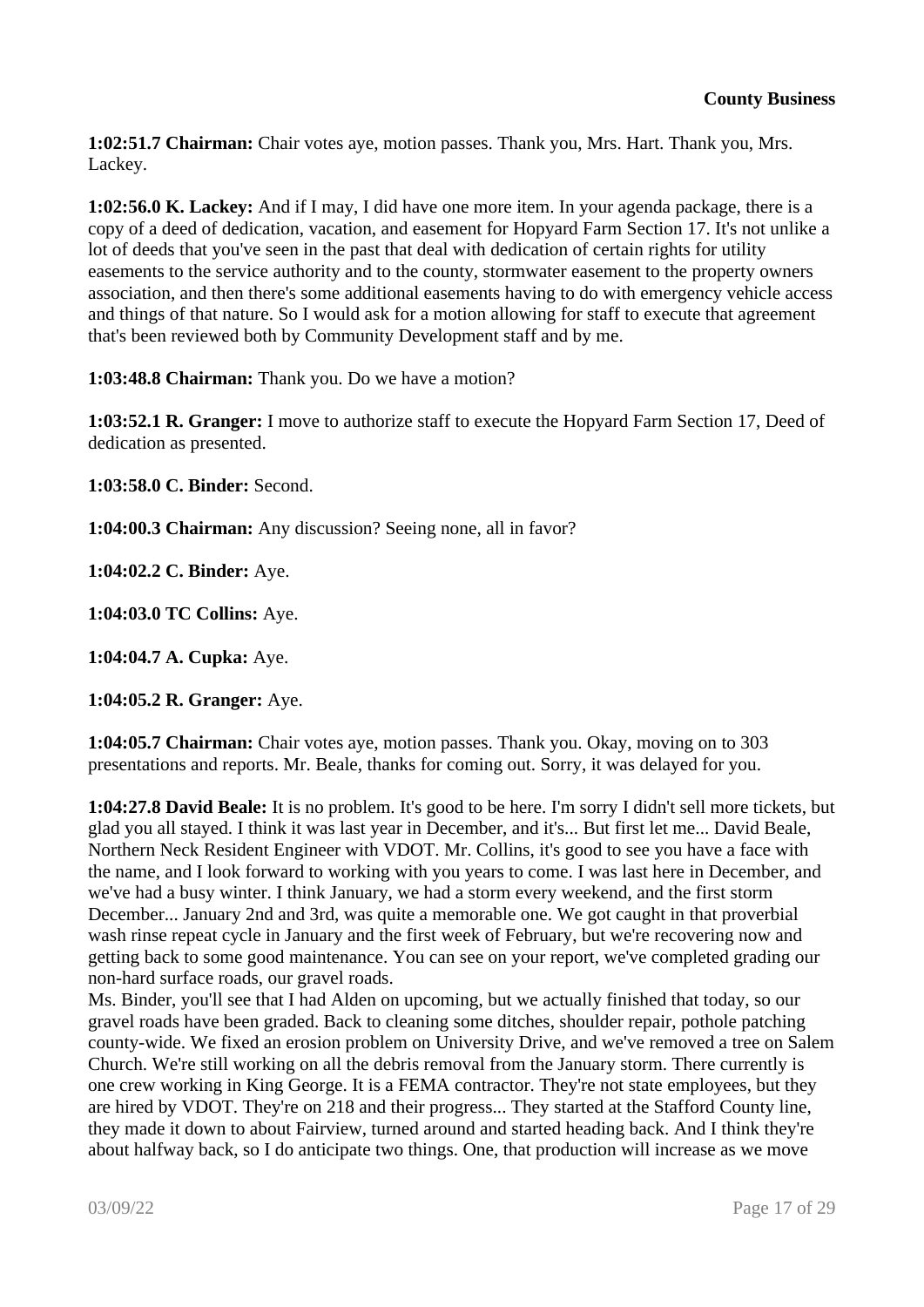on, as we're able to find and hire more crews and also the second thing is it's gonna take months to get the county clean. So I appreciate your patience with that. It is a tremendous task, and I really appreciate the board and citizens patience on that debris.

Alright. We also have additional ditches on various routes, we have planned to clean, and being that it's spring, it's pothole season, so we're trying to keep up with all the potholes and get them filled. You may notice I added the payment schedule for 2022 on to the report, we're planning to use some latex treatment on 2-18. We're gonna use cape seal throughout the county, and I'll just touch a base on cape seal. It is a preventive maintenance measure. It's two steps. The first step is a chip seal, you may refer to that as like a tar and gravel that you'd see on the rural secondary roads, and then that's followed a couple of weeks later by a slurry seal that goes down and fills in all the crevices and makes a nice appearance. So we get a lot of feedback on cape seal, talk with the county administrator, and we're gonna do a direct mailing to their subdivisions so the citizens will know what's happening in their neighborhood and set their expectation.

So Fox Run, Eden estates and Oakland Park we're planning to do a Cape seal in those sub-divisions as well as a small piece of... Or a large piece, two thirds of Port Conway, we're gonna do cape seal then from to route three we're gonna do plant mix asphalt, which is your inch and a half of a hot mix of asphalt. The other plant mix route, that's in Oakland Park, French court. We needed to build up the pavement structure there, so there's one road in Oakland Park that's actually gonna get plant mix asphalt and the rest of it will get cape seal. Currently, there are a few routes in Oakland Park that aren't on the payment schedule, and I'm working to get them added so that we'll do the entire sub-division this season.

On the second page, the secondary six-year plan, spring is always secondary six year plan update time. So at the board's pleasure, I could come do a presentation in April for a planned public hearing in May, or if you'd rather, I can do a presentation the same night as a public hearing. We just need to have that secondary six-year plan finalized by your last meeting in May, so we can work out those dates. We are planning to hard surface Rixey Road and Chestnut Hill Loop. The environmental work is done on those, and we're gearing up to get started on those soon. Prim is in the out years of the plan. Although I think you'll see when we do the update that we're able to move that up, that first phase up a little bit from summer 2027.

Smart scale, we have the one project Intersection of 206 and 218, that intersection improvement project. We'll go to add this fall, the others are still in the out years. And the other project I'll draw your attention to is the scour repair on 301 over at Pine Hill Creek. That goes to add next month, in April, and that project will contain a southbound lane closure and I expect that lane will be closed probably from about August to December, and that's based on the project being bid and awarded and having an acceptable contractor. That's our schedule right now, but I do anticipate approximately a four-month lane closure while that repair is being done. That is everything on my report. I'm happy to take any questions you all may have.

**1:10:56.4 Chairman:** Thank you. Just to start about, I'd like you to be here twice. If you can do a presentation for the public hearing. I don't know what everyone else wants to do, or just have him come at once.

**1:11:13.9 R. Granger:** I would... I would agree. If you're available, he had to come beforehand, before the public hearing give people to speak to it, people opportunity to adjust it a little bit.

**1:11:22.7 Chairman:** Sure. Yeah, that would be great, thank you. Any other questions for Mr. Beale?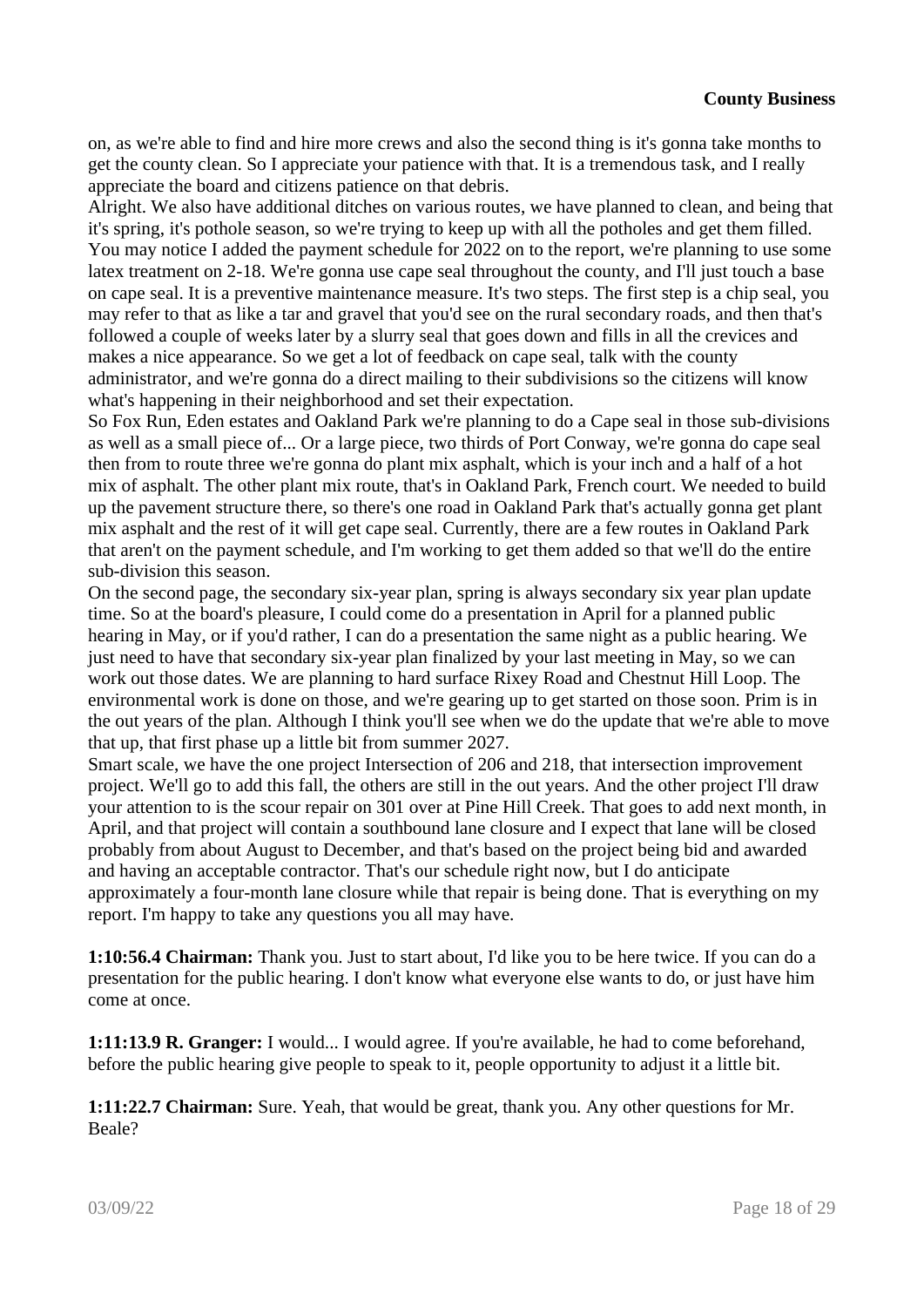**1:11:27.1 C. Binder:** Mr. Chair, I just have one brief question. For Eden Estates, is that both sides of the road, or is it just one side?

**1:11:37.8 D. Beale:** I can give you all the routes...

**1:11:39.6 C. Binder:** I was just...

**1:11:39.8 D. Beale:** Eden Drive is not in the schedule. That's the one that goes to the way through, then there are routes on both sides of Eden Drive that are in the schedule, but there also a bunch of roads that are private that are not in the schedule.

**1:12:00.6 C. Binder:** I was just asking about Eden 'cause one side is in my district. So I just wanted to know. Thank you.

**1:12:02.1 D. Beale:** I'll shoot you an email with all the routes.

**1:12:04.7 C. Binder:** Cool.

**1:12:07.1 Chairman:** Anyone else with questions? I have a couple of questions. Scour repair? What is that?

**1:12:18.8 D. Beale:** So there's a box culvert under 301, and so that's a concrete four sides, and as the stream transitions from concrete to natural stream bed, it just churns and it digs a hole, and we call that scour. So that hole has gotten deep enough that it's time to be repaired before it jeopardizes the integrity of the structure, so we'll go in there and armor that stream bed so it doesn't scour.

**1:12:51.1 Chairman:** Okay, great, thanks. Another question is, do we really only have one crew that's doing tree work? A FEMA crew that you said that.

**1:13:00.8 D. Beale:** There's currently working on 218.

**1:13:05.6 Chairman:** So you guys, VDOT, you're not doing any of it?

**1:13:07.4 D. Beale:** No.

**1:13:07.9 Chairman:** It's just the FEMA designated or FEMA contracted contractors?

**1:13:13.6 D. Beale:** Correct.

**1:13:14.3 Chairman:** Okay, I was gonna say, I hadn't seen anybody yet so I wonder where they were but I just... Just to put it on your radar, base is back, 85% or something, I think, or...

**1:13:29.2 R. Granger:** The official policy is 60% on site for all employees.

**1:13:33.9 Chairman:** Then 31st...

**1:13:34.1 R. Granger:** At least. I'm sorry, say it again.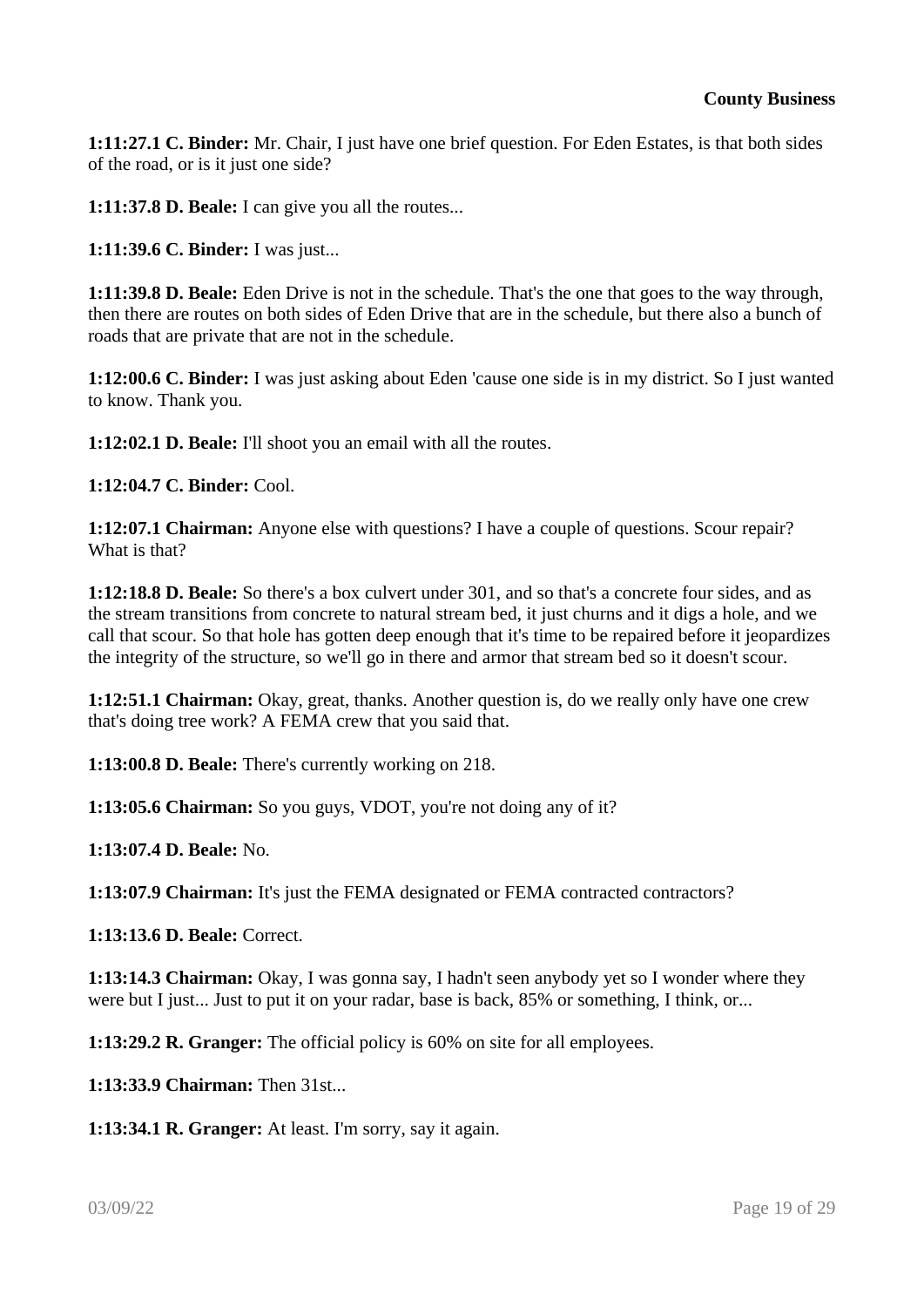**1:13:35.6 Chairman:** The 31st of March, it's supposed to be...

**1:13:39.6 R. Granger:** No, that's the current policy that's set to go into... It went in place today. There is no other change beyond that that I'm aware of.

**1:13:49.4 Chairman:** Okay, base traffic was back... I was backed up going down there all the way up to... Back to 301 again this morning. And leaving again, it was all the way back. The area, especially down by the firehouse and stuff, there's a lot of trees and debris that's right on to the fog line or maybe even into the road, and I was concerned with base getting back into full gear, actually all of 206, especially down Culpepper Creek and the bottom of the hill there. That whole section going up and down the hill, there's still a lot right to the fog line and even extending a little bit out, just to give you the heads up on that.

**1:14:29.4 D. Beale:** We can... I'll have somebody ride that route. We've been asked to cut it back to make sure it's off the road, but we're letting a FEMA contractor pick it up, but we wanna try to mitigate any safety issues you have.

**1:14:41.6 Chairman:** Yeah, that's definitely in the road, and like I said, it's on to the fog line. There's some number of good trees and just with the increasing traffic on base, especially down by company two, and down by the rescue squad, there's a lot right there.

#### **1:14:56.4 D. Beale:** 301?

**1:14:57.4 Chairman:** 206, Dahlgren Road. So really, it's really almost from the area of Williams Creek up to Cleydael, that section is really bad, and then there's some other sections further west on Dahlgren road, so...

**1:15:18.1 D. Beale:** The district is managing this contract and we prioritize interstate and primary routes, and none of them are complete yet. I'm happy that we have one tree crew, I wish we had more. But it's King George and a little bit of Westmorland is a part that impacted our residency, but we're working to try to get it up. I think it's been estimated it's 400,000 cubic yards of debris, which I forget how many thousands of dump truckloads that is, but it's just... It's a big effort, and I did appreciate Mr. Miller's assistance working with the landfill. They agreed to accept the debris from within King George. I don't know if we've sent any there yet, but I appreciated the willingness and the cooperation to work together to get that up.

**1:16:08.6 Chairman:** Alright, thank you. I guess the price of mulch go down this year. I would like to see that. And what do you know about the weather coming up, are we done with all these storms?

**1:16:19.9 D. Beale:** I hope so.

**1:16:20.4 Chairman:** You've looked in your VDOT crystal ball? Okay, well, that...

**1:16:23.9 D. Beale:** Completely restocked the salt so we're ready to roll, but we're hoping it doesn't happen until next year.

**1:16:30.6 Chairman:** That's all I have. I thank you very much for coming out. And when you get set with Mr. Miller or whatever about for your presentation and all that, that'd be be great.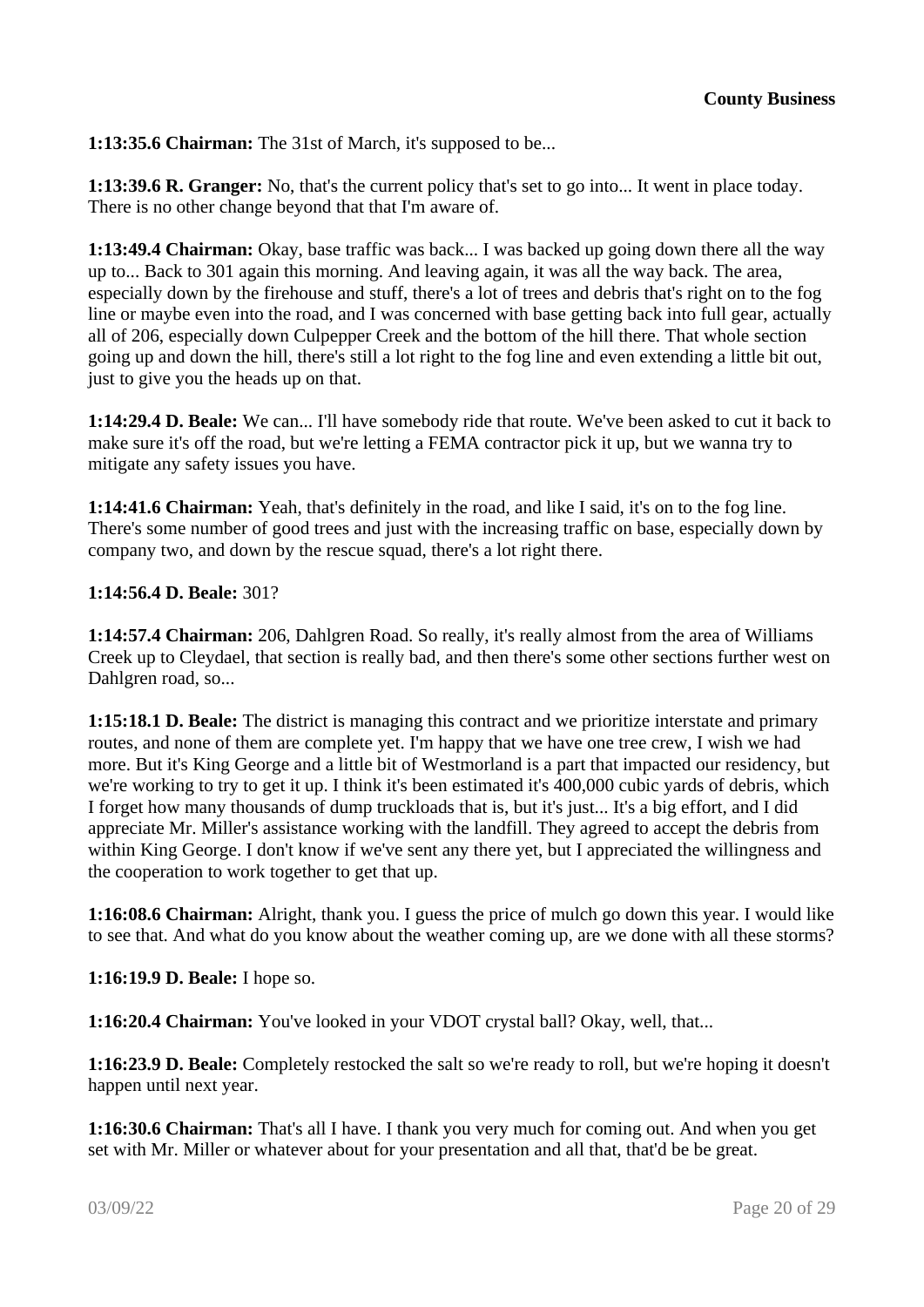Hopefully we'll sell some more tickets for you.

## **1:16:43.4 D. Beale:** Alright, thank you.

**1:16:44.2 Chairman:** Thanks. Mr. Miller, county administrator report?

**1:16:56.9 C. Miller:** Okay, at the last meeting you had all asked for an estimated cost to do a... So I'm gonna jump to item number three first. So at the last meeting, you all had asked for a update on what the cost would be to do a Resiliency Plan, a grant. We have reached out to a number of folks. The Berkeley Group is one that has obviously made themselves available for this, and the cost would be about \$40,000, so that would be a 25... Or a 10% match? No, not 10%. We would have to pay \$10,000 of that, so it'd be like a 75-25 deal, so the cost for the county would be 10,000 if you wanted to do this. We did look at the University of Virginia. They have offered their services as well. We looked into it further, and they're sending out emails to people and asking if they want to do that, and they will do some of the work, but the majority of the work falls back on the county in terms of preparing and finalizing and completing the grant. So I don't know that that's an option in terms of the timeframe, and one of the things that's really guiding this is we don't have a certified flood plain manager on staff, and that is required in terms of what you do, in terms of putting this grant together, so I think that's one of the overarching concerns, but you had asked for a cost and it would be \$10,000.

The other thing that, and I will get with Mr. Beale, we've identified the majority of the issues that we have for resiliency projects and are things that are on VDOT right away. Ditches, right off the line, coverts, that kind of stuff, right off of their roads. And so we have to be very careful about, obviously, if those are included in the plan, and then if you get a project, those are actually things that would not fall within the plan, and couldn't then therefore get some kind of a cost sharing with the state, so it becomes like a 50-50 grant at that point, so I think we just need to be very careful, and our staff will work with Mr. Beale on this in terms of if you want us to go forward, we still have time obviously, but the Berkeley Group has indicated that cost, roughly \$40,000. And we'd have to pay 10,000 of it, so...

I will keep going then, and you can ask me questions. I didn't know if somebody had a question. The Service Authority meeting, we... Going back up to the top. Service authority meeting, we talked about a joint work session with the service with the Board of Supervisors. We had proposed the idea of the meeting on the 15th, starting the Service Authority meeting early, but I think there were some conflicts, that that is spring break. And so some people wanted the flexibility of maybe not having an extra meeting, and so I think we need to look at another time. So if y'all want to let me know some thoughts, I was wanting to definitely work within your timeframe and what you're dealing with from a schedule standpoint of your consideration of budget proposals. And I think that we're meeting tomorrow night on Wednesdays, and it's my understanding that historically, you've always met on the Wednesdays. And so we can certainly keep that closed from a meeting standpoint so that we can allow you all to have your Wednesdays to do budget activity. So think of a time, let me know. It's not a critical item, but it is obviously based on the discussions that the Service Authority and you all have had regarding the idea of a merger. And so the next step in that process was to hold a joint meeting of the two boards and to have a discussion at that point. Okay, so update on the Service Authority, I guess that would be my update. Obviously, the Service Authority continues to deal with issues associated with Dahlgren Wastewater Plant, and also the Purkins Corner Wastewater Plant. I updated the Board of Directors at the earlier meeting regarding both. I can happily report that Dahlgren Wastewater Plant is returning to its normal operating status. The plant has pleased the efforts of our contractor Inboden, and the staff has well-pleased the DEQ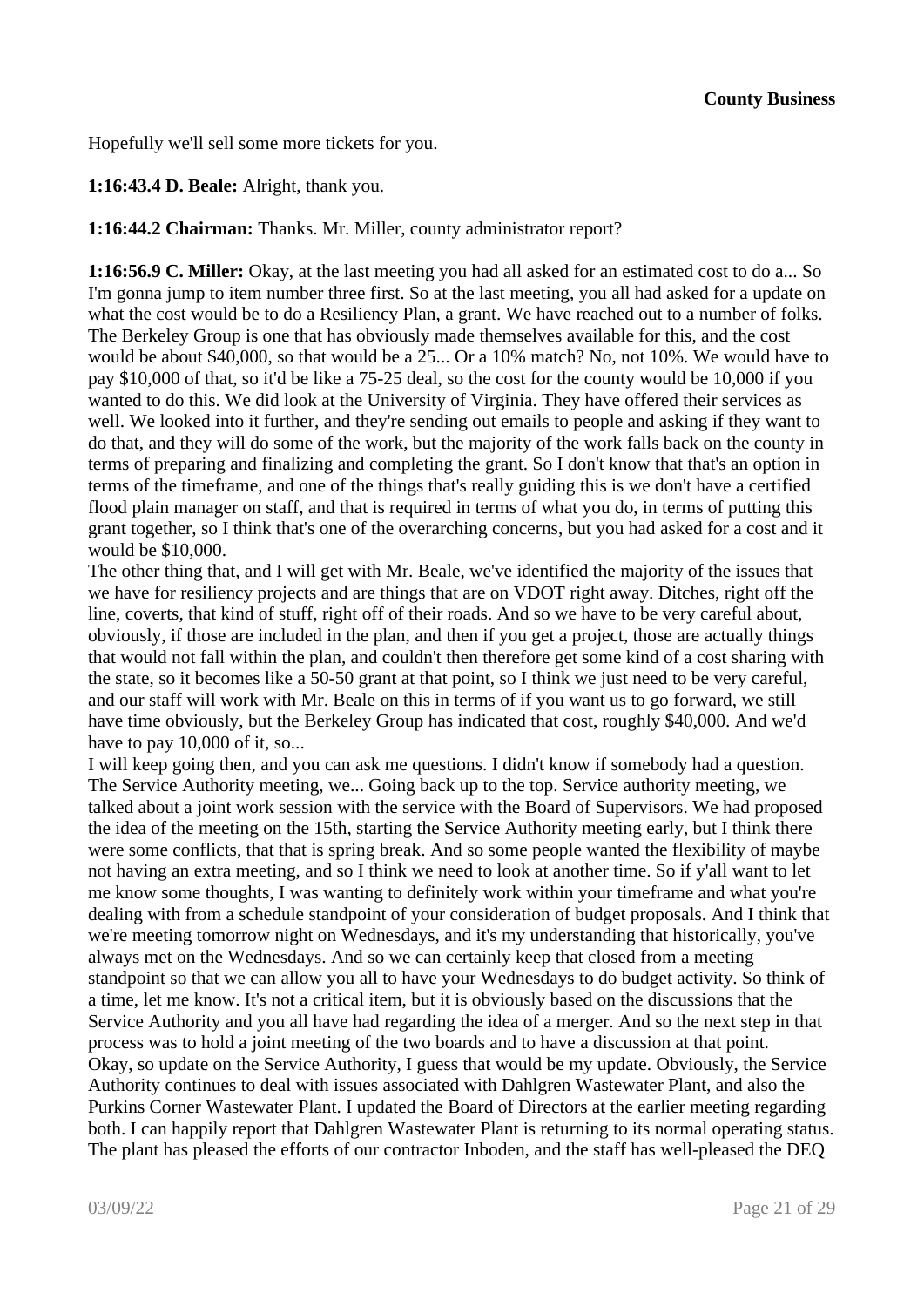folks. And that's a quote, "well-pleased." So we're very excited about the work that has been done in getting that plant back in line. Perkins Corner, long-term issues there. It is a plan obviously the board has approved. The CIP, the Board of Directors had approved the CIP to decommission Perkins, so we are starting that process. That is a three-year process, and we will continue to operate the plant. And there have been some challenges, and as I updated the Board of Directors, we are working to address those challenges. And I do believe that I provided a copy of the email that I sent to the Board of Directors of the Service Authority to supervisor Granger, chairman Stonehill, and supervisor Collins to let them know as a courtesy of what's going on with that.

Update on the Ralph Bunche building. So Ms. Cupka did allude to that. We had applied for the grant that's gonna go towards the electrical work, and we have put a letter of intent in. And then it was to be like a 30-day to 45-day process until we heard from them if we got to go to the next level in that process. And so we're anticipating hearing something soon on that. I think Ms. Cupka characterized it accurately. We are working with an engineer on the roofing portion, dealing with the \$500,000 grant. I will tell you this that it's my understanding that there is a group that wants to do tours of the county and various attractions, and they have asked about the idea of having tour stop at the Ralph Bunche building. And our obvious concerns would be that the building is closed and the building's not in a condition that you would wanna have any tours going through. And also we would obviously want whatever tour stopped there to have them far enough off of 301 that no one could be impacted by the traffic that's on 301. I believe that they are gonna be working with our economic development tourism office on that, so exciting news for Ralph Bunche. Commonwealth budget updates.

I think Ms. Cupka, again, alluded to the wastewater budget opportunity that we have, and the fact that it's made its way in getting closer to fruition, so I think that's an outstanding achievement for this county if that ultimately comes about. I think that's good news. And much kudos to Ms. Cupka, and also to Senator Stuart for his assistance, and really kind of trying to push this forward to help a real shot in the arm for the Service Authority to deal with wastewater issues. And that is it. Yeah, that's it. I'll answer any questions if there are any.

**1:26:02.1 Chairman:** Do you have time on the resilience plan? If you can get with Mr. Beale and check with him on... Do those two, or... Do our plans and VDOT right-of-ways overlap? And get some more information on that and then get it to us later and...

**1:26:19.4 C. Miller:** Yes.

**1:26:20.2 Chairman:** Decision on that.

**1:26:21.2 C. Miller:** Oh, I think that that's an important point, because if VDOT through the state is having to do similar work, then those... That kind of removes some of those other areas that we've identified, that our staff is identified. So I will talk with Mr. Beale about that.

**1:26:38.2 Chairman:** Okay, and do we need... We have a supervisor's meeting on the 15th, right, so we were gonna do a meeting prior to that?

**1:26:49.0 C. Miller:** Well, we were, but I think that the Board of Directors or the Service Authority has said they need to kick it around, and so I think what I had asked is that they hold off on making a decision to kinda hear from you all. So if you guys tell me a date that's really off limits, then I'll do that. I will tell you this, that we've been asked for your budget meetings that the schools would like to come on the 23rd, because it's obviously spring break on the week of the 14th through the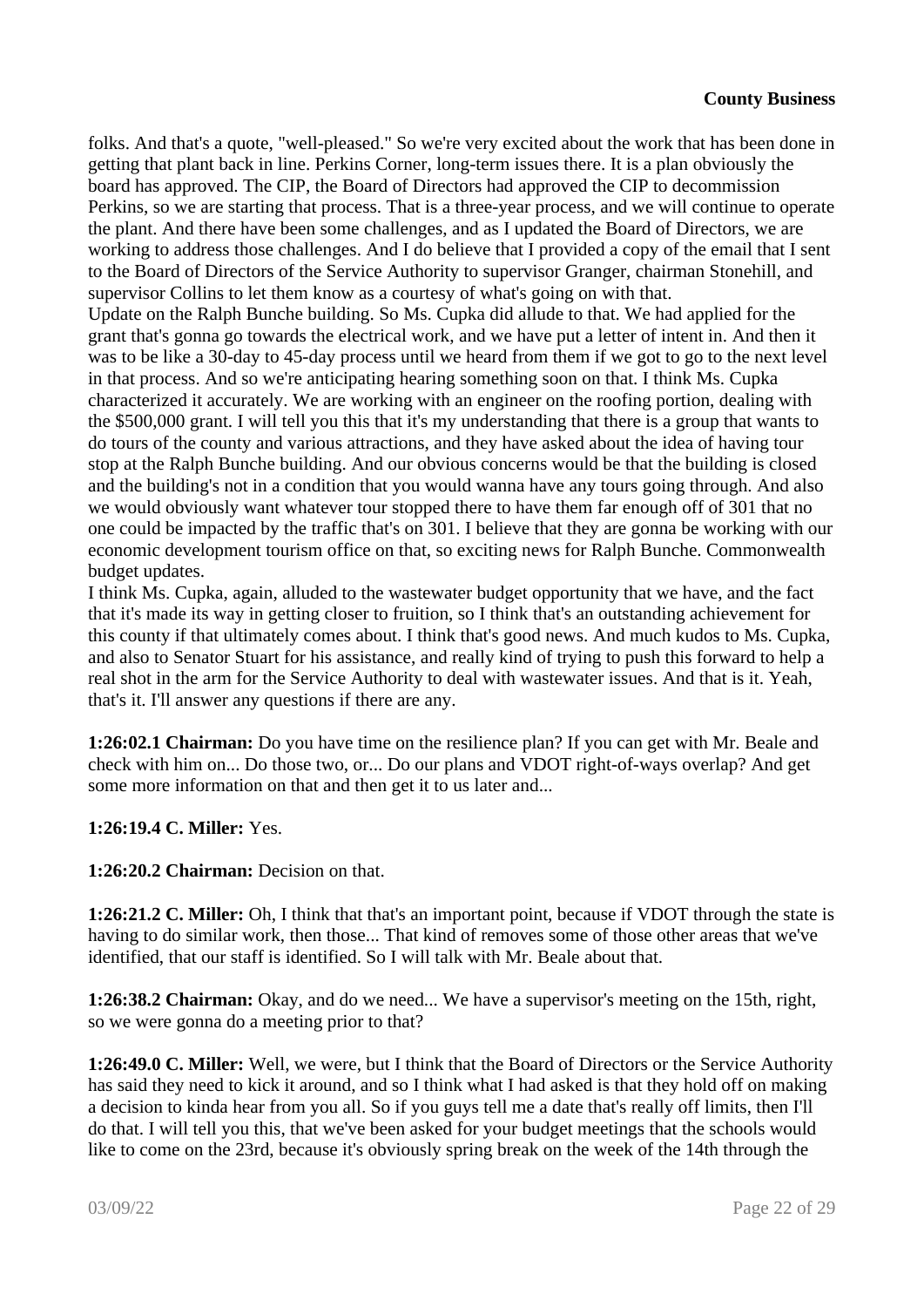18th, and so we reserved that day... That night for mostly school stuff. And that gives them then a week to do whatever they have to do based on your input and get it in by the 31st, so...

**1:27:41.8 Chairman:** Do we need a date now?

**1:27:43.9 C. Miller:** No, not necessarily, if you wanna... You just kinda... Everybody give it back to me later or give me some ideas when you'd wanna do it, you know, keeping in mind that you may be reserving your Wednesdays for budget prep. So...

**1:28:00.5 Chairman:** Okay. I'll get back to you on that.

**1:28:03.9 C. Miller:** Yeah.

**1:28:05.0 Chairman:** Any questions? Mr. Miller? Mr. Collins?

**1:28:09.1 TC Collins:** Yes. Mr. Miller, what was the date that they started hauling sewage from Perkins Corner to Dahlgren?

**1:28:20.4 C. Miller:** So they had to... And I updated the board of directors on this. They began hauling some of that out over the weekend, the past weekend, I guess it would have been the... I'm trying to think. It would have been on the weekend of President's Day week, so it would have been the 19th and the 20th. They had some issues that they had to begin hauling sludge out, that was... As I explained to the Board of Directors, the solid levels...

**1:29:01.7 TC Collins:** It's been answered. Mr. Chair? He answered the question.

**1:29:10.3 C. Miller:** Okay.

**1:29:11.5 Chairman:** Mr. Collins, can you let Mr. Miller finish please? And then you... When he's done...

**1:29:14.4 TC Collins:** Well I asked a question and I didn't want any more than the answer that I...

**1:29:21.3 C. Miller:** That's fine. The 19th and the 20th, and then they also hauled throughout the week of last week.

**1:29:30.9 Chairman:** Thank you. Mr. Collins?

**1:29:31.0 TC Collins:** Second question. What date did you send the email to the Board of Directors notifying them that that was occurring? Or any member of the Board of Supervisors?

**1:29:45.6 C. Miller:** So I sent that email and you also received that email on the Friday the 25th.

**1:29:56.1 TC Collins:** Thank you.

**1:29:57.5 C. Miller:** If I may answer that.

**1:30:00.4 TC Collins:** Go ahead.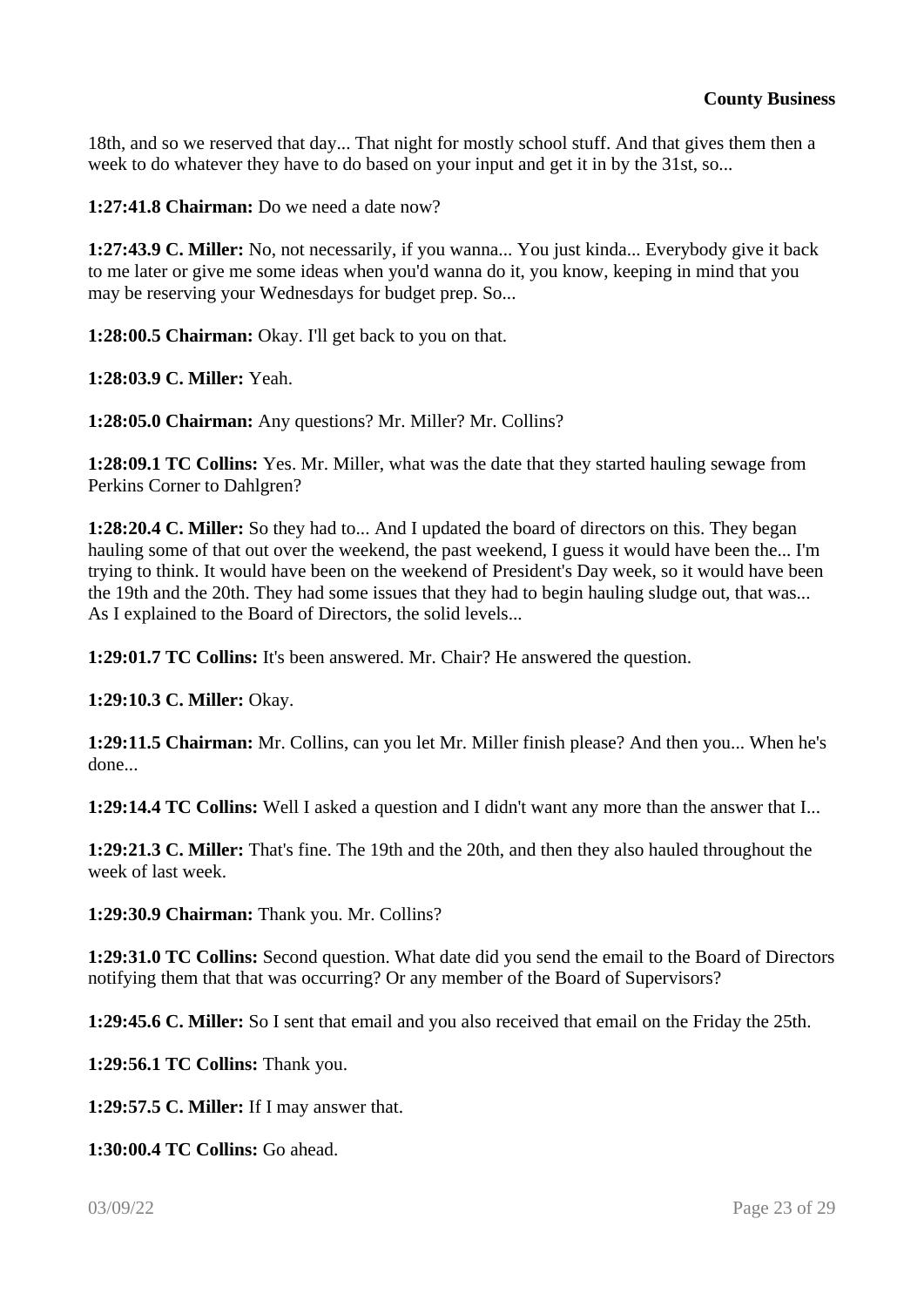**1:30:01.8 C. Miller:** So as I explained in the email and as you also received, there were issues of operations and there were issues of needing to get rid of waste so that we would not have issues of being out of compliance with the... With the Department of Environmental Quality, and so that was why they began doing that. They then did it throughout the week, because the levels of solids in that plant due to some operator miscalculations or inconsistencies or deficiencies of how they were performing, had the... The solid levels were as high as 8000, and you're supposed to operate a plant in the 3000 to 4000 range. So they had... They basically had dead sludge, dead waste that needed to get out of there, so that therefore you could begin the process of treating it in a more effective way. DQ is notified of everything that goes on there. We've had a discussion at the Board of Director's level. I believe that there was clarification from them about the level of input and operationally what they need... They want to know, in terms of these things.

I will submit that the Service Authority hauls from Perkins at least on a regular basis, one to two times a month. We also haul from other plants. We haul waste and that's wet waste, if you will, sludge waste. We haul it to Dahlgren and Dahlgren has a... Has a piece of equipment called a belt press, and you run it through, and it essentially then goes through what's called de-watering and that takes the water out of the sludge that then dries and then it's sent to the landfill. That goes on at Perkins corner regularly, and that goes on at all the other plants regularly, and the fact that it's being received at Dahlgren is actually a very good sign for Dahlgren because when we were in the middle of our crisis at Dahlgren and the challenges we faced, we stopped accepting waste because we knew that that would overrun that plant. So the operations and the activities of our contractor at Perkins most likely saved additional heartbreak, I guess, if you will, or concerns for the service authority, but I provided that update for the board of directors and I provided you a copy of the memo that I provided to them and that's my input.

**1:33:10.8 Chairman:** Thank you. Anyone else have questions? Mrs. Cupka?

**1:33:11.3 A. Cupka:** Yes, Mr. Chairman, I know that Mr. Miller, you put it back on us to get back to you later, but I actually would like this board to come up with two proposed dates for the joint work session with the service authority, because if we do this, if we don't give him two dates, then the service authority board is gonna meet again first before us on the 15th, and they won't know what the pleasure of this board is, and so if we can get two dates on paper then the service authority at their next meeting, at our next meeting can actually pick one and we can set a meeting. So in the interest of moving that process forward, I was looking at Tuesdays that we don't have regular meetings. And I do realize you said the 23rd was when Dr. Benson was coming for the school budget.

**1:34:10.8 C. Miller:** That is what he prefers, yes.

**1:34:12.1 A. Cupka:** So I was looking at either of the Tuesdays, the 22nd or the 29th of March.

**1:34:18.6 Chairman:** I think that makes sense. Would just to also maybe add on, I know that staff's recommendation was to hold it before the meeting, the regular schedule meetings, so I certainly don't mind putting those two fourth, but then a third, if we just wanna say, "Hey, if those don't work for the service authority, the 5th before the beginning of the service authority meeting as well just to have another option, if everyone else is amenable to that."

**1:34:44.8 C. Miller:** I can convey those options to the chair and let him direct this if that's okay.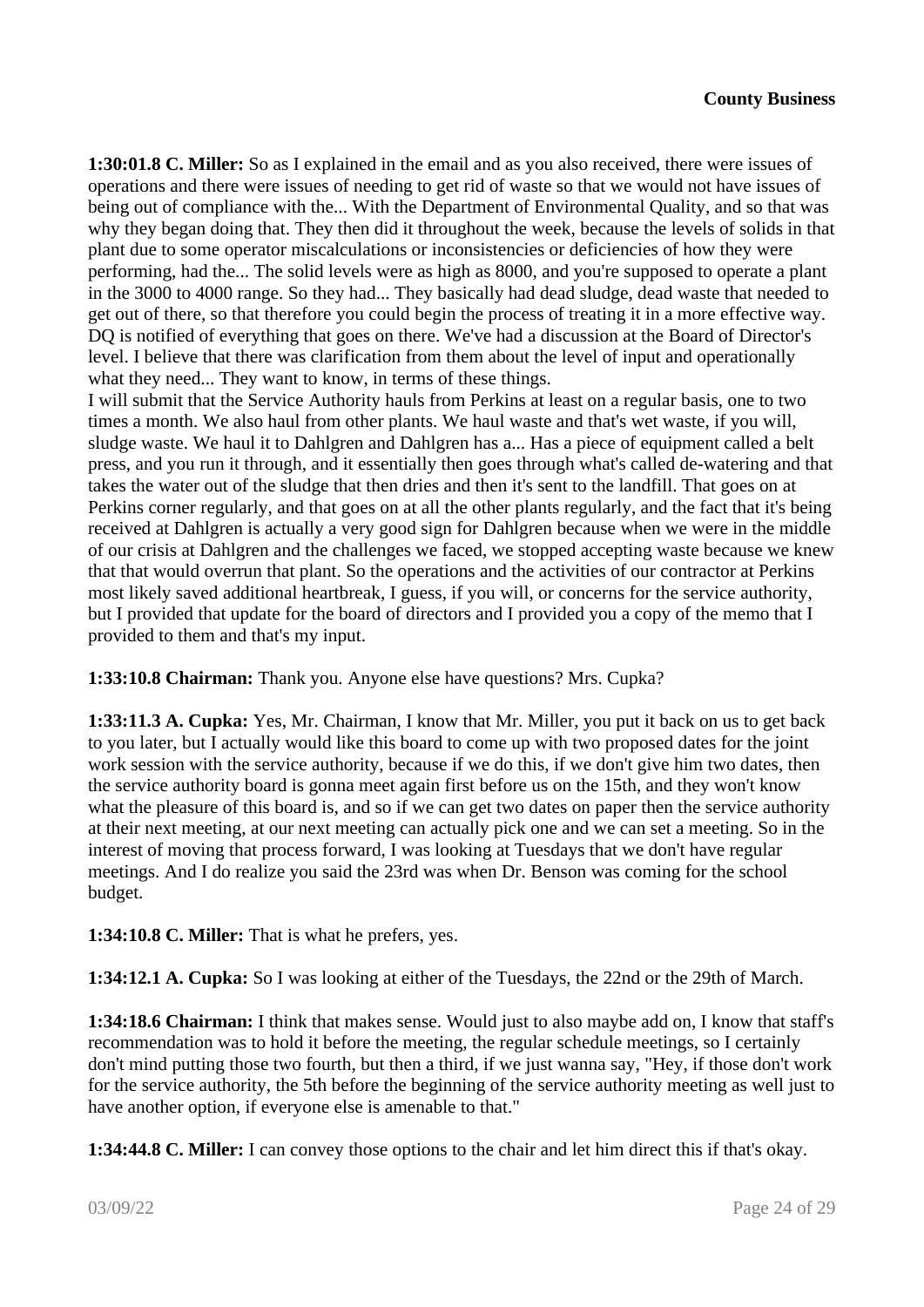**1:34:54.1 Chairman:** Mr. Collins, do you have something?

**1:34:56.3 TC Collins:** Did you say the 5th?

**1:34:57.3 C. Miller:** That would be April 5th, yes. That's your first meeting in April, yeah.

**1:35:06.6 TC Collins:** The 22nd or the 29th.

**1:35:07.6 C. Miller:** And you can tell me the time on the 22nd and the 29th, if you wanna do it at 6:00 or you wanna do it at 5:30, whatever.

**1:35:17.1 R. Granger:** I guess what the question would be what would be the earliest everyone could do, and then if the service authority's like, "Hey, if we said 5:30 and they're like, Well, we can't do it before 6:00," then that'd still be fine with me. So I guess, does everyone have an earliest time that they would be available?

**1:35:34.3 Chairman:** 5:30 either on the 22nd or 29th.

**1:35:37.1 R. Granger:** Yeah, I'm amendable to that.

**1:35:41.3 C. Miller:** That works for me.

**1:35:41.8 Chairman:** Thank you. Okay, thank you.

**1:35:46.6 TC Collins:** Mr. Chair which one is it?

**1:35:48.8 Chairman:** Well, either the 22nd or the 29th at 5:30. Those two dates available for you?

**1:36:05.3 TC Collins:** Yes.

**1:36:07.8 Chairman:** Okay, Mr. Miller, thank you. If you could get with the other board and find out which one of those two dates with Mr. Morris.

**1:36:15.1 C. Miller:** Yes, sir.

**1:36:16.1 Chairman:** Great, thank you. I think that's it and for upcoming pending appointments. Anybody have any appointments or anything?

**1:36:25.1 C. Binder:** Mr. Chair, I do have one for our workshop tomorrow for the budget committee. Would that be okay if I could make that one right now?

**1:36:34.1 Chairman:** Sure.

**1:36:34.8 C. Binder:** I just got confirmation from the person they can do it.

**1:36:38.1 Chairman:** Okay, great.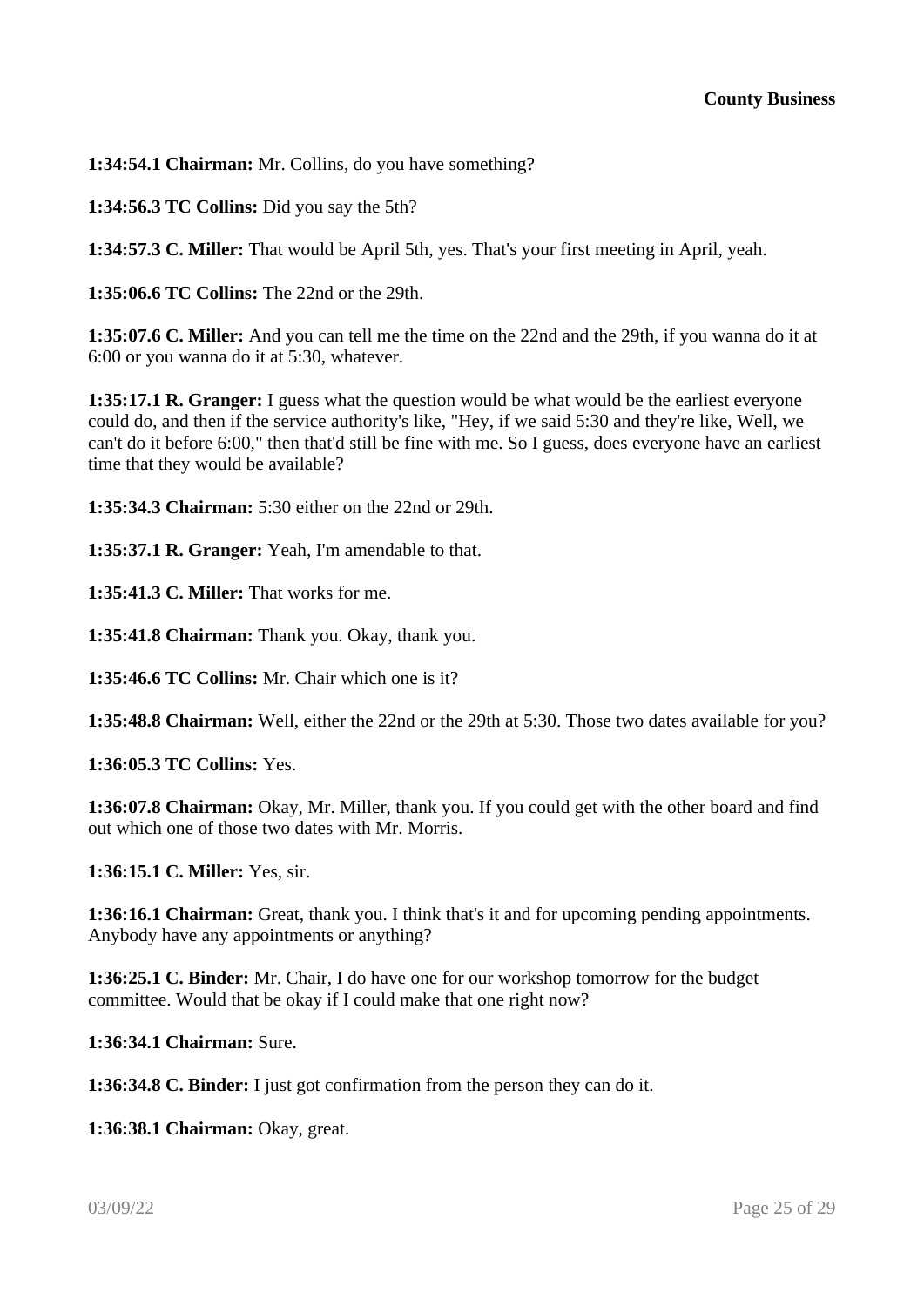**1:36:38.8 C. Binder:** I would like to nominate Mr. Isaac Hughes to our Board of Supervisors Budget Committee.

**1:36:45.3 R. Granger:** Second.

**1:36:46.8 Chairman:** We have a motion properly seconded, all in favor?

**1:36:48.5 C. Binder:** Aye.

**1:36:49.8 TC Collins:** Aye.

**1:36:50.1 A. Cupka:** Aye.

**1:36:50.3 R. Granger:** Aye.

**1:36:51.3 Chairman:** Chair votes aye.

**1:36:54.1 C. Binder:** Thank you.

**1:36:54.3 Chairman:** Thank you.

**1:36:57.6 TC Collins:** I have three appointments please.

**1:36:57.6 Chairman:** Okay. Mr. Collins?

**1:37:00.6 TC Collins:** I'd like to appoint Ms. Buck to the parks and rec committee, Mr. Booth to the EDA committee and Ms. Thompson to the Citizen Advisory Committee for budget.

**1:37:18.8 Chairman:** Would you mind making a motion for each one individually?

**1:37:19.3 TC Collins:** I'd like to make a motion for Ms. Buck, be appointed to the Parks and Recreation Committee.

**1:37:25.8 R. Granger:** Second.

**1:37:26.1 Chairman:** All in favor?

**1:37:26.3 C. Binder:** Aye.

**1:37:26.3 TC Collins:** Aye.

**1:37:26.8 A. Cupka:** Aye.

**1:37:27.5 R. Granger:** Aye.

**1:37:28.8 Chairman:** Chair votes aye.

**1:37:30.6 TC Collins:** I'd like to make a motion to appoint Mr. Booth to the EDA.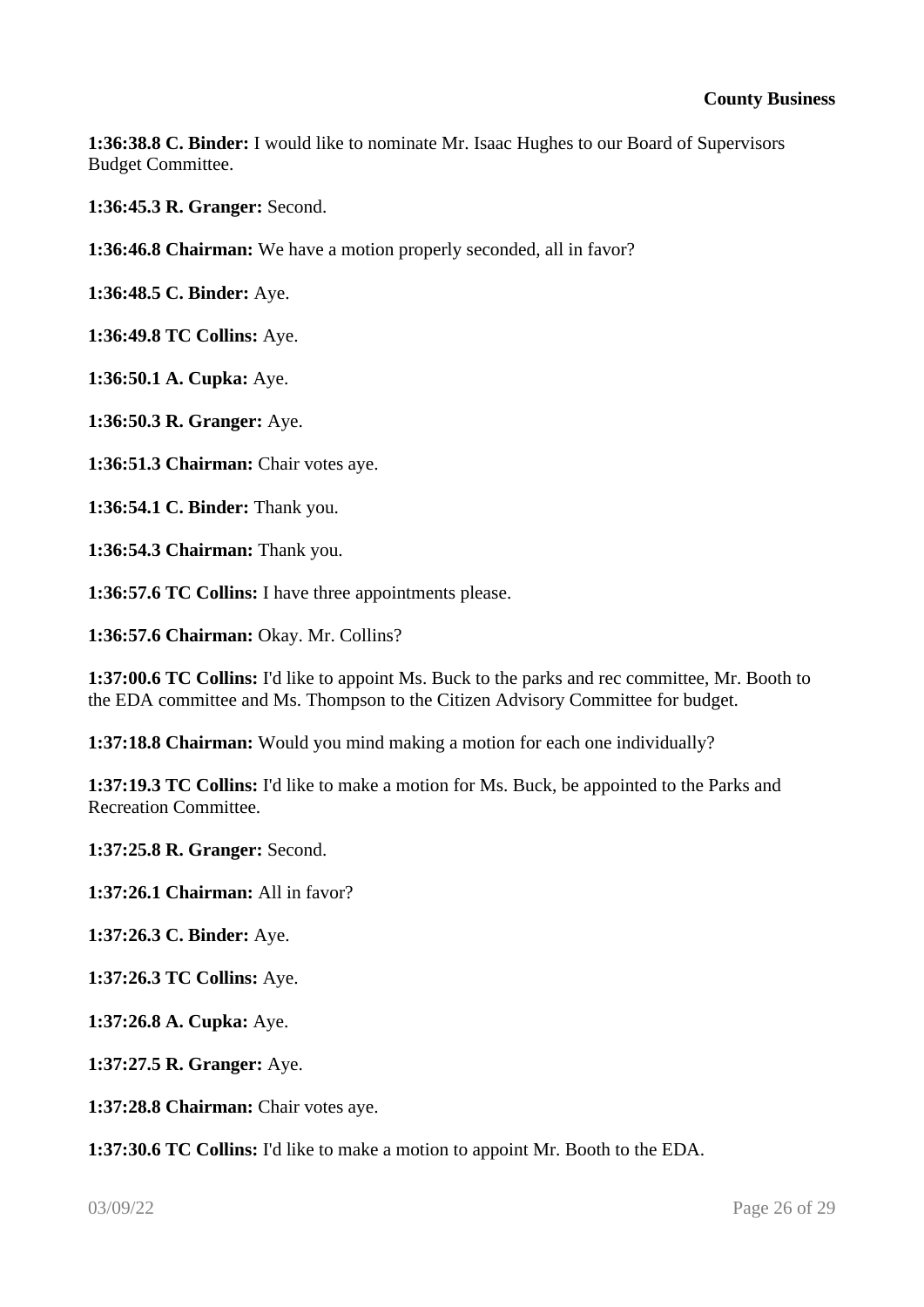**1:37:35.8 R. Granger:** Second.

**1:37:37.3 Chairman:** All in favor?

**1:37:38.1 C. Binder:** Aye.

**1:37:38.3 TC Collins:** Aye.

**1:37:38.8 A. Cupka:** Aye.

**1:37:39.3 R. Granger:** Aye.

**1:37:39.8 Chairman:** Chair votes aye.

**1:37:42.3 TC Collins:** I'd like to make an appointment to Ms. Thompson to the Budget Advisory Committee.

**1:37:47.1 R. Granger:** Second.

**1:37:48.3 Chairman:** All in favor?

**1:37:48.8 C. Binder:** Aye.

**1:37:49.3 TC Collins:** Aye.

**1:37:49.6 A. Cupka:** Aye.

**1:37:50.1 R. Granger:** Aye.

**1:37:50.6 Chairman:** Chair votes aye.

**1:37:52.7 R. Granger:** Can I just ask, I'm not sure if you know, but would you mind passing their contact information onto staff so they can reach out to them to make sure that they get on the meetings properly?

**1:38:04.8 Chairman:** Especially Mr. Thompson, and...

**1:38:06.8 C. Miller:** It's Ms Thompson.

**1:38:08.8 Chairman:** Oops, sorry.

**1:38:08.8 C. Miller:** And she's currently on, I believe, yes.

**1:38:14.3 Chairman:** And then Mr. Hayes, get his information so they can get contacted for tomorrow. Okay, great. If that's it, do we have a motion?

**1:38:25.3 R. Granger:** I move that the King George County Board of Supervisors convene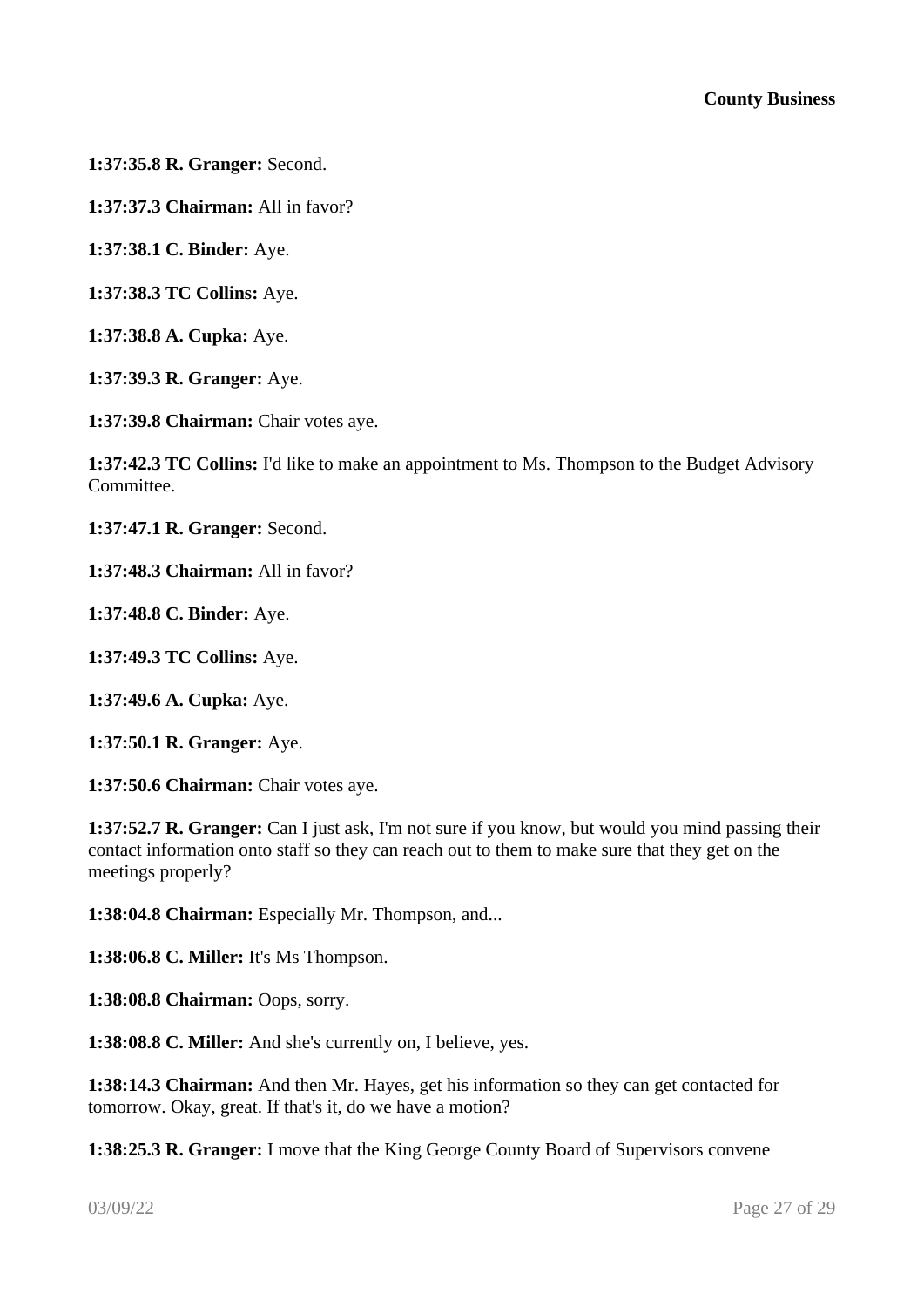enclosed meeting to discuss the potential acquisition of real property for the purpose of Fire and Rescue facilities pursuant to Virginia Code Section 2.2-371183 and 6. These provisions permit discussions concerning considerations of the acquisition of real property for a public purpose where discussion in an open meeting would adversely affect their bargaining position or negotiation strategy of the public body, and discussion or consideration of the investment of public funds where competition or bargaining is involved, where if made public initially, the financial interests of the governmental unit would be adversely affected. I invite the county administrator, county attorney and fire chief because they are deemed necessary and/or their presence will reasonably aid the board in its consideration of topics to be discussed pursuant to Virginia Code Section 2.2-3712F.

**1:39:19.3 A. Cupka:** Second.

**1:39:20.4 Chairman:** All those in favor?

**1:39:21.7 C. Binder:** Aye.

**1:39:22.4 TC Collins:** Aye.

**1:39:23.3 A. Cupka:** Aye.

**1:39:23.6 R. Granger:** Aye.

**1:39:25.8 Chairman:** Chair votes aye. We're in closed session.

[Pause]

**1:39:26.0 R. Granger:** I move that the King George County Board of Supervisors return to public meeting and certify by vote that only public business matters lawfully exempted from open meeting requirements by Virginia law and only such public business matters as were identified in the motion, convening the closed session were heard, discussed or considered during the closed meeting.

**1:39:37.6 C. Binder:** Second.

**1:39:38.4 Chairman:** We have a motion properly second. Can we certify by vote please?

**1:39:43.8 C. Binder:** So certify.

**1:39:44.2 R. Granger:** So certify.

**1:39:45.8 A. Cupka:** So certify.

**1:39:46.1 TC Collins:** So certify.

**1:39:46.4 Chairman:** Chair so certifies. We are back in session. Do we have a motion?

**1:39:50.2 R. Granger:** I move to adjourn until Wednesday, March 2nd, at 5:30 PM in the Board Room.